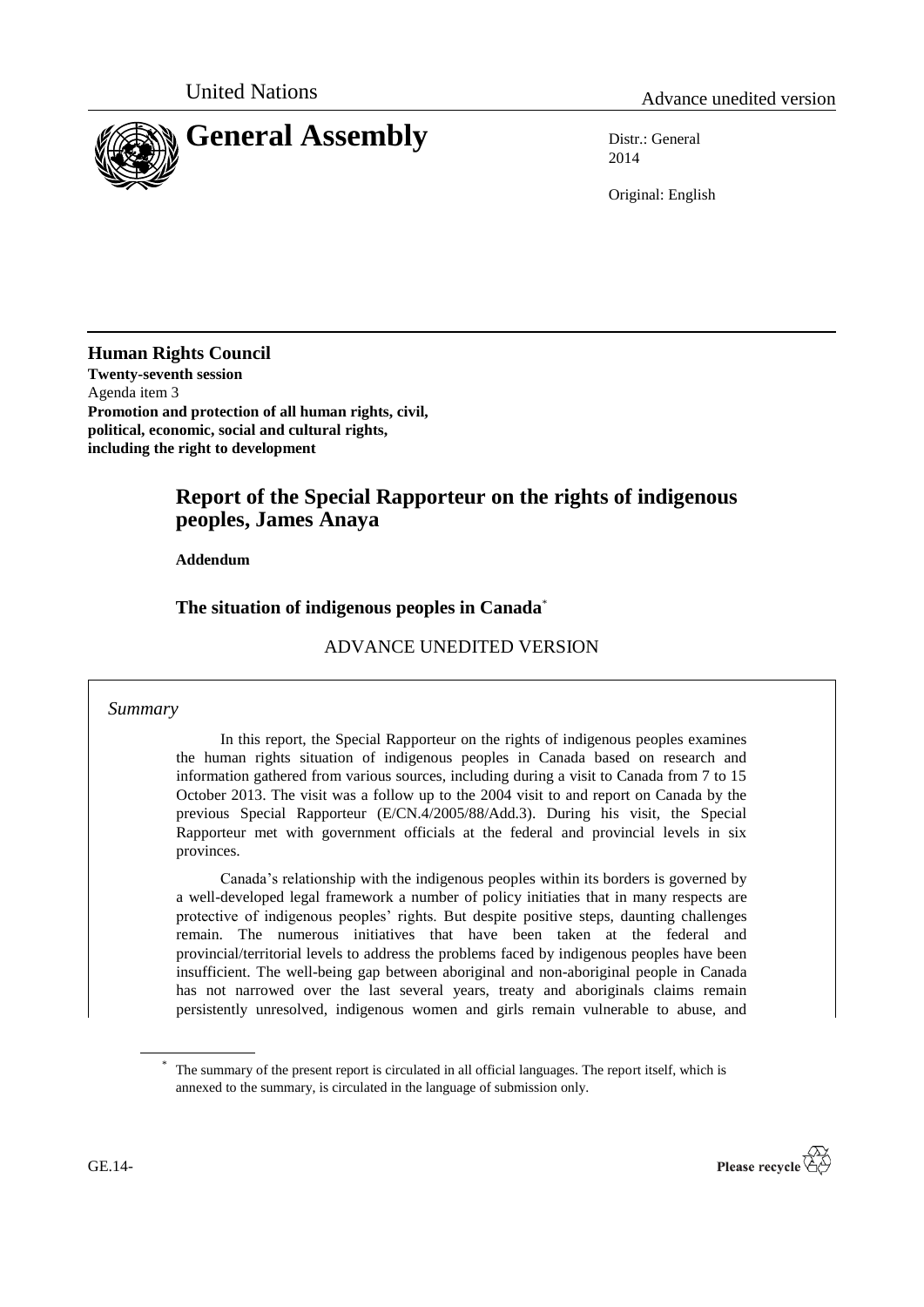overall there appear to be high levels of distrust among indigenous peoples toward government at both the federal and provincial levels.

Indigenous peoples' concerns merit higher priority at all levels and within all branches of Government, and across all departments. Concerted measures, based on mutual understanding and real partnership with aboriginal peoples, through their own representative institutions, are vital to establishing long-term solutions. To that end, it is necessary for Canada to arrive at a common understanding with indigenous peoples of objectives and goals that are based on full respect for their constitutional, treaty, and internationally-recognized rights.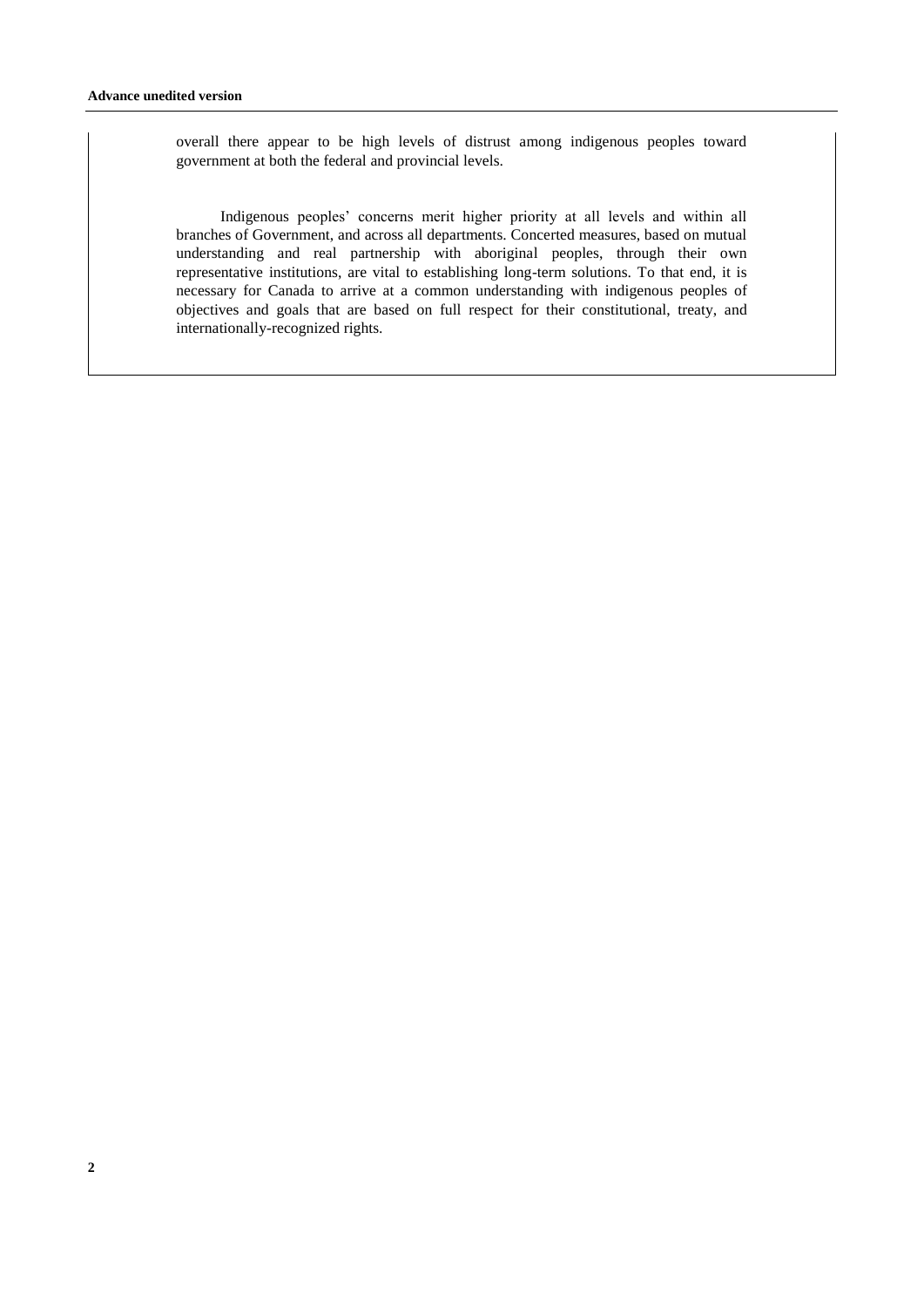# **Annex**

*[English only]*

# **Report of the Special Rapporteur on the rights of indigenous peoples, James Anaya, on the situation of indigenous peoples in Canada**

# Contents

|             |           | Paragraphs | Page                      |
|-------------|-----------|------------|---------------------------|
| <b>I</b> .  |           |            | $\overline{4}$<br>-       |
| П.          |           |            | $\overline{4}$<br>$2 - 5$ |
| Ш.          |           |            | 5<br>$6 - 12$             |
| IV.         |           | $13 - 77$  | $\overline{7}$            |
|             |           | $15 - 31$  | $\overline{7}$            |
|             | <b>B.</b> | $32 - 37$  | 11                        |
|             | C.        | $38 - 57$  | 13                        |
|             | D.        | $58 - 68$  | 17                        |
|             | Е.        | 69-77      | 19                        |
| $V_{\cdot}$ |           | 78-99      | 22                        |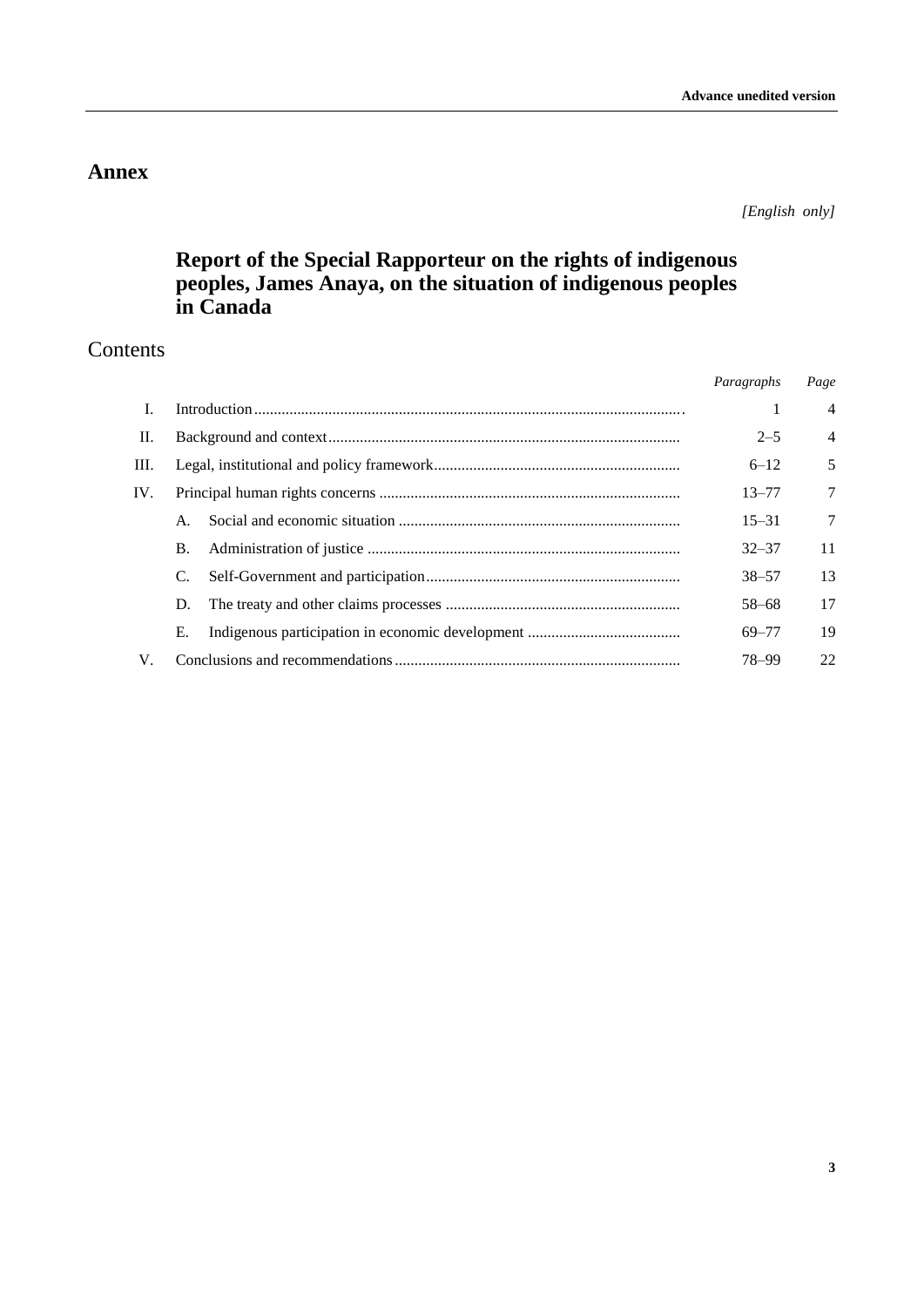## **I. Introduction**

1. In this report, the Special Rapporteur on the rights of indigenous peoples examines the human rights situation of indigenous peoples in Canada based on research and information gathered from various sources, including during a visit to Canada from 7 to 15 October 2013. The visit was a follow up to the 2004 visit to and report on Canada by the previous Special Rapporteur (E/CN.4/2005/88/Add.3). During his visit, the Special Rapporteur met with government officials at the federal and provincial levels in six provinces. The Special Rapporteur would like to express his appreciation for the support of the Government of Canada and of the indigenous individuals, nations and organizations that provided indispensable assistance in the planning and coordination of the visit.

## **II. Background and context**

2. Over 1.4 million of Canada's overall population of approximately 32.9 million (4.3%) are indigenous, or in the terminology commonly used in Canada, aboriginal. Around half of these are registered or "status" Indians (First Nations), 30% are Métis, 15% are unregistered First Nations, and  $4\%$  are Inuit.<sup>1</sup> There are currently  $617$  First Nations or Indian bands in Canada representing more than 50 cultural groups and living in about 1,000 communities and elsewhere across the country. Canada's indigenous population is younger and faster-growing than the rest of the Canadian population.

3. The history of indigenous peoples' relationship with Europeans and Canada has positive aspects, such as early political and military alliances and policies of co-existence, the Royal Proclamation of 1763 and the related policy of the British Crown of seeking formal permission and treaty relationships with indigenous peoples before permitting settlement in their territories. There are approximately 70 recognized pre-1975 treaties that form the basis of the relationship between 364 First Nations, representing over 600,000 First Nations people, and Canada. In addition, 24 modern treaties are currently in effect.

4. However, there have also been notable episodes and patterns of devastating human rights violations, including the banning of expressions of indigenous culture and religious ceremonies; exclusion from voting, jury duty, and access to lawyers and Canadian courts for any grievances relating to land; the imposition, at times forcibly, of governance institutions; and policies of forced assimilation through the removal of children from indigenous communities and "enfranchisement" that stripped indigenous people of their aboriginal identity and membership. Most of these policies were executed through the Indian Act, a statute of nineteenth century origins. A rigidly paternalistic law at its

<sup>1</sup> Aboriginal Affairs and Northern Development Canada website "Aboriginal Demographics from the 2011 National Household Survey" (numbers are rounded): http://www.aadncaandc.gc.ca/eng/1370438978311/1370439050610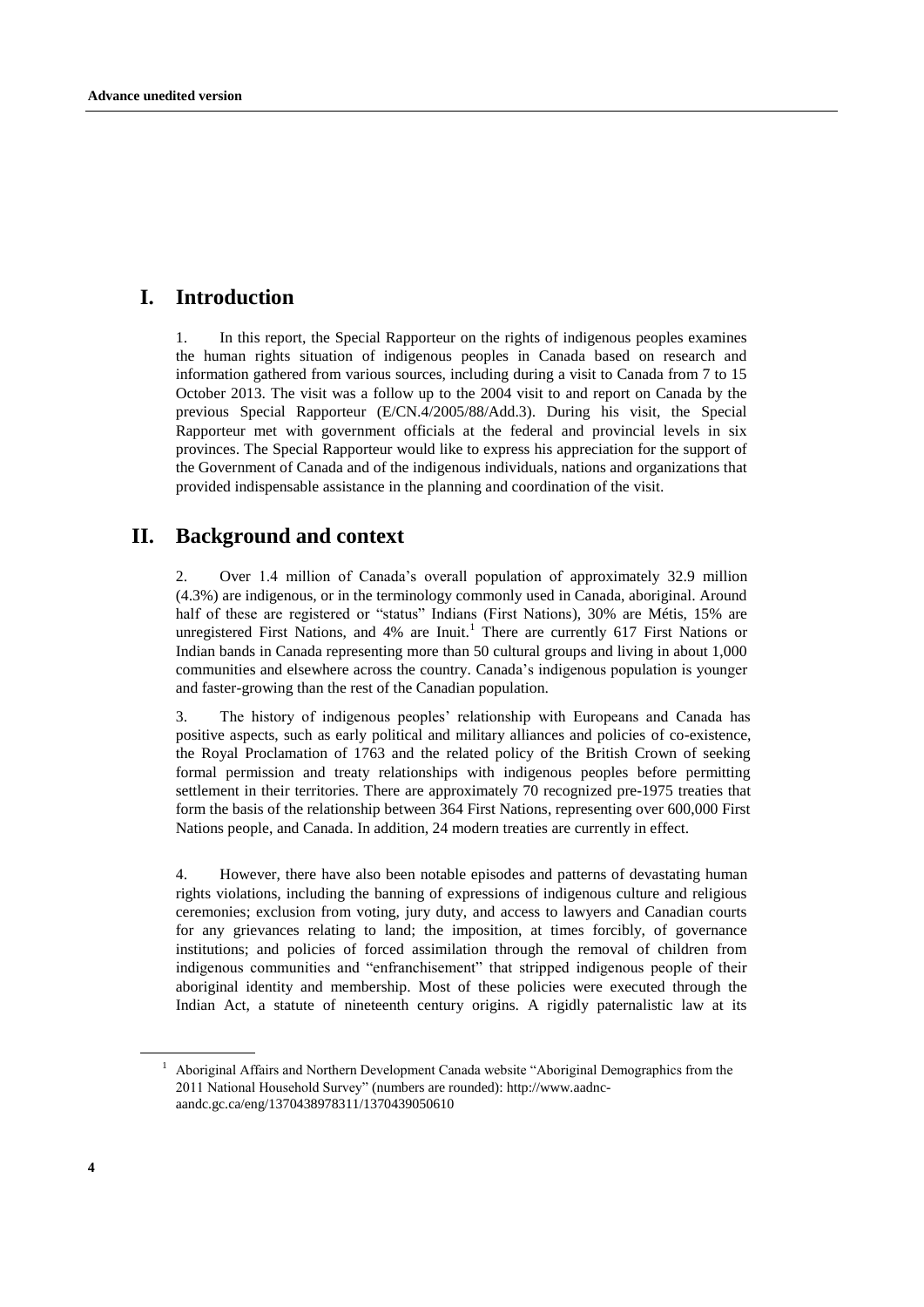inception, it continues to structure important aspects of Canada's relationship with First Nations today, although efforts at reform have slowly taken place.

5. A particularly distressing part of the history of human rights violations was the residential school era (1874-1970s, with some schools operating until 1996), during which indigenous children were forced from their homes into institutions, the explicit purpose of which was to destroy their family and community bonds, their languages, their cultures, and even their names. Thousands of indigenous children did not survive the experience and some of them are buried in unidentified graves. Generations of those who survived grew up estranged from their cultures and languages, with debelitating effects on the maintenance of their indigenous identity. This estrangement was hightened during the "sixties scoop" during which indigenous children were fostered and adopted into non-aboriginal homes, including outside of Canada. The residential school period continues to cast a long shadow of despair on indigenous communities, and many of the dire social and economic problems faced by aboriginal peoples are linked to that experience.

## **III. Legal, institutional and policy framework**

6. Canada's relationship with the indigenous peoples within its borders is governed by a well-developed legal framework that in many respects is protective of indigenous peoples' rights. Building upon the protections in the British Crown's Royal Proclamation of 1763, Canada's 1982 Constitution was one of the first in the world to enshrine indigenous peoples' rights, recognizing and affirming the aboriginal and treaty rights of the Indian, Inuit, and Métis people of Canada.<sup>2</sup> These provisions protect aboriginal title arising from historic occupation, treaty rights, and culturally important activities.

7. Since 1982, Canada's courts have developed a significant body of jurisprudence concerning aboriginal and treaty rights. In 1997, the seminal case of Delgamuukw v. British Columbia established aboriginal title as a proprietary right in the land grounded in occupation at the time of British assertion of sovereignty, which may only be infringed for public purposes with fair compensation and consultation,<sup>3</sup> although in neither that nor any subsequent case has a declaration of aboriginal title been granted. Numerous cases have affirmed aboriginal rights to fishing, hunt, and access lands for cultural and economic purposes. Furthermore, since the Haida Nation v. British Columbia case in 2004,<sup>4</sup> federal and provincial governments have been subject to a formal duty to consult indigenous peoples and accommodate their interests whenever their asserted or established aboriginal or treaty rights may be affected by government conduct. Further jurisprudence confirms that treaties reached cannot be unilaterally abrogated and must be interpreted in accordance with the understanding of the indigenous parties.<sup>5</sup>

8. As noted, the general statute governing registered Indians/First Nations is the Indian Act, which regulates most aspects of aboriginal life and governance on Indian reserves.

<sup>&</sup>lt;sup>2</sup> Constitution Act, 1982, Schedule B to the Canada Act 1982 (UK), 1982, c 11, s.35.

<sup>3</sup> Delgamuukw v. British Columbia, 1997 CanLII 302 (Supreme Court of Canada).

<sup>4</sup> Haida Nation v. British Columbia, 2004 SCC 73 (Supreme Court of Canada).

<sup>&</sup>lt;sup>5</sup> See R. v. Sioui, 1990 CanLII 103 (Supreme Court of Canada).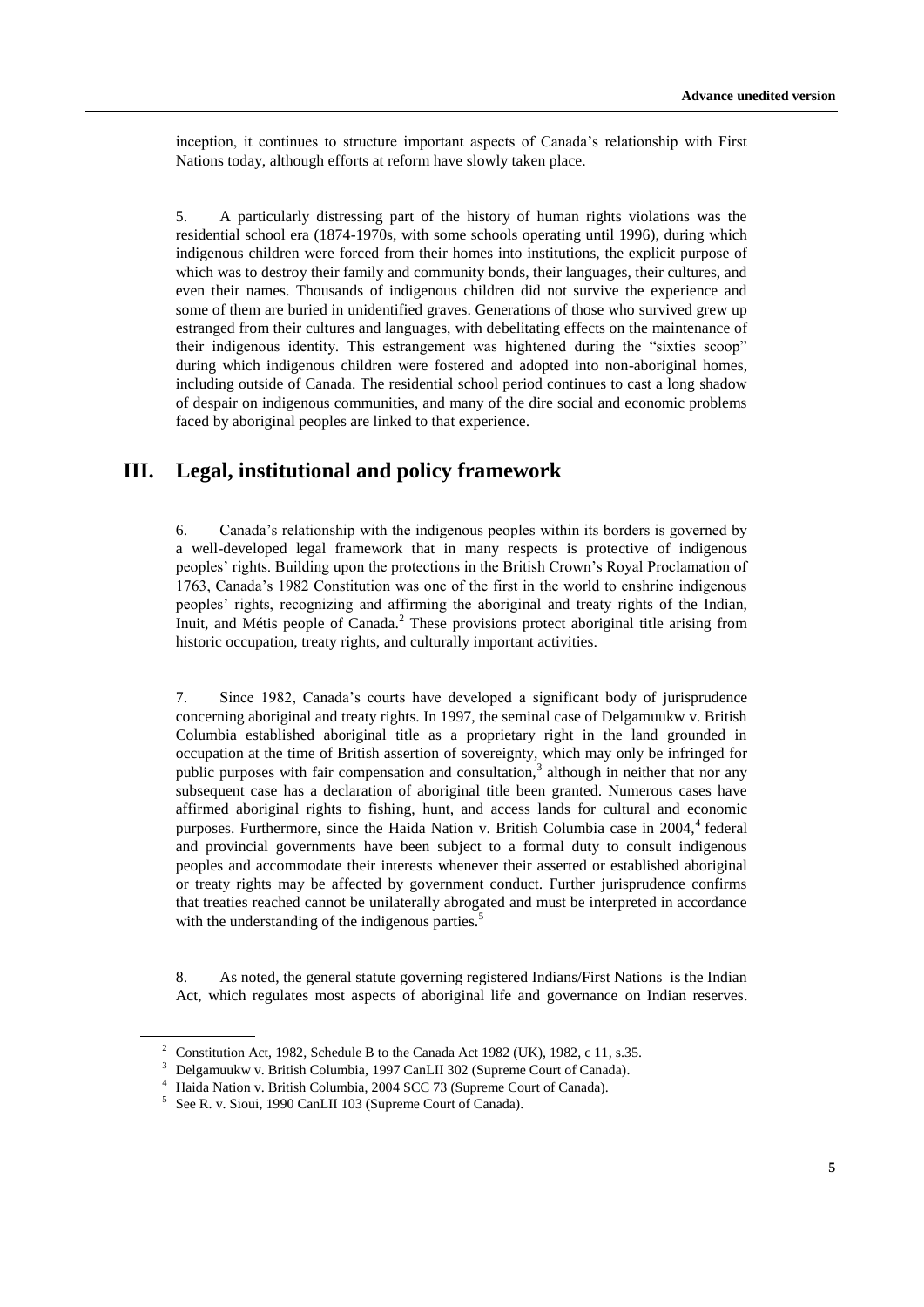There are a numerous complementary statutes regulating specific subject areas and claims processes, as well as others that give effect to modern treaties and self-government agreements.

9. Notably, Canada recognizes that the inherent right of self-government is an existing aboriginal right under the Constitution, which includes the right of indigenous peoples to govern themselves in matters that are internal to their communities or integral to their unique cultures, identities, traditions, languages and institutions, and with respect to their special relationship to their land and their resources. This right of self-government includes jurisdiction over the definition of governance structures, First Nation membership, family matters, education, health, and property rights, among other subjects; however, in order to exercise this jurisdiction, agreements must be negotiated with the federal government. Concerns related to this are discussed in section IV(C), below.

10. Constitutionally, the federal Government is responsible for the State's relationship with indigenous peoples, through Parliament's jurisdiction over "Indians and lands reserved for Indians,"<sup>6</sup> which as of April 2014 includes Metis.<sup>7</sup> Administratively, the management of the relationship with indigenous peoples at the federal level is the responsibility of the Minister of Aboriginal Affairs and Northern Development Canada (AANDC). Most provinces also have ministries or departments of aboriginal affairs, which are heavily involved in issues concerning social and economic policy and natural resource use, over which the provinces have jurisdiction.

11. In relation to its commitments internationally to protect the rights of indigenous individuals and peoples, Canada is a party to the major United Nations human rights treaties and, in 2010, reversing its previous position, it endorsed the Declaration on the Rights of Indigenous Peoples.

12. In 2008, Canada made a historic apology to former students of some Indian residential schools, in which it expressed a commitment to healing and reconciliation with indigenous peoples, and to forging a new relationship in which the Government and indigenous peoples can move forward in partnership. Some action has been taken in this regard, including the ongoing implementation of the Indian Residential Schools Settlement Agreement, which was negotiated and agreed upon by former students, the churches that ran the schools, the Assembly of First Nations, other aboriginal organizations, and the Government of Canada A cornerstone of the Settlement Agreement was the creation of the Truth and Reconciliation Commission to witness the experiences of government residential school survivors, create a complete, accessible and permanent historical record of the Indian residential school system and legacy, and promote public awareness of it. The operating period of the Truth and Reconciliation Commission was recently extended for one year.

 $6$  Constitution Act, 1867, 30 & 31 Vict, c 3, s.91(24).

<sup>&</sup>lt;sup>7</sup> See Daniels v. Canada, 2013 FC 6 (CanLII) (Fed.Ct) (upheld on appeal with respect to the Métis on 17 April 2014).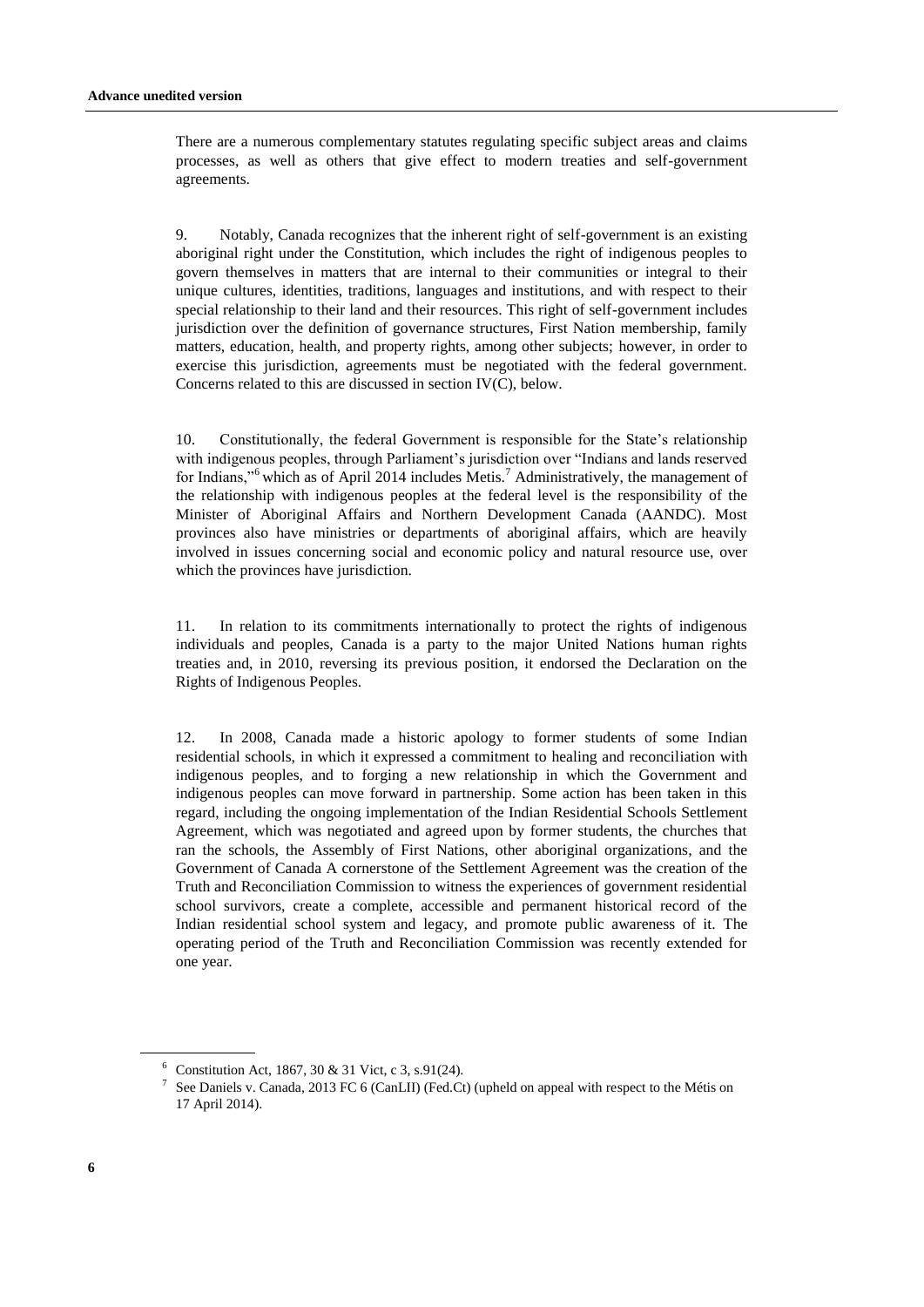## **IV. Principal human rights concerns**

13. Canada undoubtedly has in place numerous laws, policies and programmes – at both the federal and provincial levels – aimed at addressing indigenous peoples' concerns. Many of these can be pointed to as good practices, at least in their conception, such as Canada's policy of negotiating modern treaties with aboriginal peoples and addressing their historic claims. A full exposition of these laws, policies and programmes is beyond the scope of this report. Rather, the Special Rapporteur's principal aim in this report is to highlight the ongoing human rights concerns of indigenous peoples for which improvements are required in existing government laws and policies.

14. It is difficult to reconcile Canada's well-developed legal framework and general prosperity with the human rights problems faced by indigenous peoples in Canada that have reached crisis proportions in many respects. Moreover, the relationship between the federal Government and indigenous peoples is strained, perhaps even more so than when the previous Special Rapporteur visited Canada in 2003, despite certain positive developments that have occurred since then and the shared goal of improving conditions for indigenous peoples.

### **A. Social and economic conditions**

15. The most jarring manifestation of these human rights problems is the distressing socio-economic conditions of indigenous peoples in a highly developed country. Although in 2004 the previous Special Rapporteur recommended that Canada intensify its measures to close the human development indicator gaps between indigenous and non-indigenous Canadians in health care, housing, education, welfare, and social services, $<sup>8</sup>$  there has been</sup> no change in that gap in the intervening period in relation to registered Indians/First Nations, although socio-economic conditions for Métis and non-status Indians have improved, according to government data.<sup>9</sup> The statistics are striking. Of the bottom 100 Canadian communities on the Community Wellbeing Index, 96 are First Nations, and only one First Nation community is in the top  $100^{10}$ 

16. One might expect that the costs of social services required by indigenous peoples would be higher than those of the general population given their needs and the geographic remoteness of many indigenous communities. However, it does not appear that Canada has dedicated higher resources to social services for indigenous peoples. The Auditor General of Canada, an independent parliamentary officer, has alerted the Government that the lack of appropriate funding is limiting social services delivery and thus the improvement on living conditions on reserves. $<sup>11</sup>$ </sup>

<sup>8</sup> E/CN.4/2005/88/Add.3, paragraph 101.

AANDC website, "2011-2012 Report on Plans and Priorities: Demographic Description", Figure 9: http://www.aadnc-aandc.gc.ca/eng/1315424049095/1315424155048.

<sup>&</sup>lt;sup>10</sup> Ibid, Figure 10.

<sup>11</sup> Auditor General of Canada, 2011 June Status Report of the Auditor General of Canada, (hereafter "Auditor General 2011 report"), "Chapter 4 – Programs for First Nations on Reserve" (June 2011), preamble.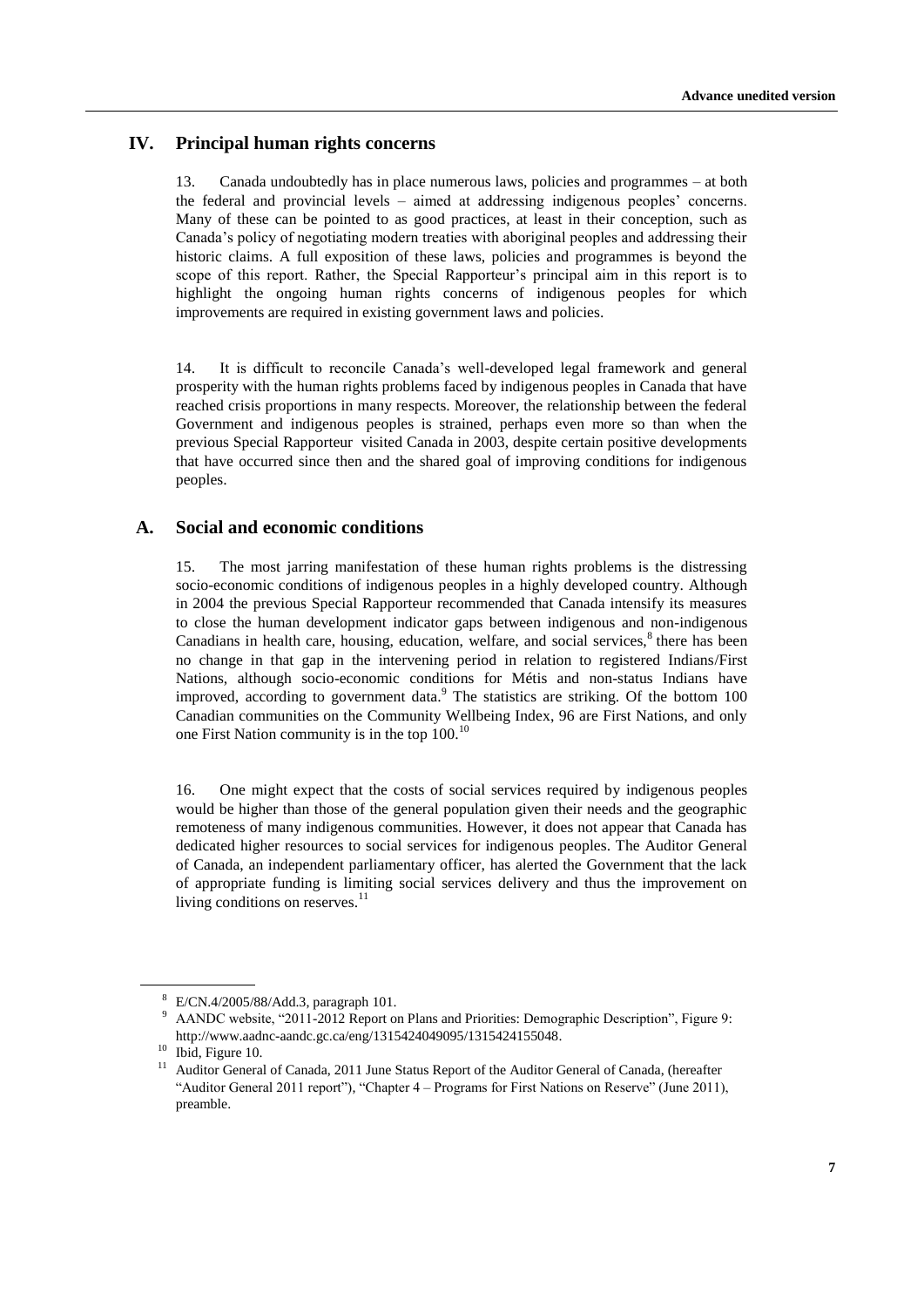#### *Education*

17. At every level of education, indigenous people overall continue to lag far behind the general population. Government representatives have attributed the gap in educational achievement in large measure to high levels of poverty, the historical context of residential schools, and systemic racism.

18. Under the Indian Act the federal Government is responsible for funding education on reserves, which is administered by First Nations governments. The federal Government also funds 110 First Nations and Inuit cultural education centres, which develop culturally relevant curricula. Outside of reserves, education is funded by provincial and territorial governments and administered by local school boards. There are two exceptions. In British Columbia, education for First Nations is coordinated through a single province-wide education authority and delivered and regulated by individual First Nations, which are provided with stable funding through a tripartite agreement with the provincial and federal governments. Also, 11 First Nation bands in Nova Scotia are self-governing in respect of education, under an an agreement concluded in 1997.

9. It bears noting that there exist a number of laudable government education programs, some of which have demonstrated success. The Aboriginal Head Start in Urban and Northern Communities program has shown achievements in eliminating disparities between aboriginal and non-aboriginal children in terms of school readiness;.unfortunately, this program reaches less than 10 % of aboriginal children.<sup>12</sup> Additionally, some provincial governments are making efforts to ensure that Canadian students learn more about the aboriginal contribution to the country, and to promote aboriginal students' success. For example, Saskatchewan has mandatory treaty education and includes First Nations and Metis content, perspectives and ways of knowing into curricula, and is currently developing a pilot strategy for teaching Cree.

20. However, numerous First Nations leaders have alleged that federal funding for primary, secondary, and post-secondary education is inadequate. The Auditor General has noted that although the Government "identified seven categories of factors having a significant impact on the cost of First Nations education … it did not make funding adjustments based on its findings."<sup>13</sup>

21. In recent years, the federal Government has placed a priority on education, as highlighted by its development of the First Nations Education Bill. However, the bill has been met with remarkably consistent and profound opposition by indigenous peoples across the country. Indigenous leaders have stated that their peoples have not been properly consulted about the bill and that their input had not been adequately incorporated into the drafting of the bill. The main concerns expressed by indigenous representatives include that (1) the imposition of provincial standards and service requirements in the bill will

<sup>&</sup>lt;sup>12</sup> Public Health Agency of Canada, Evaluation of the Aboriginal Head Start in Urban and Northern Communities Program at the Public Health Agency of Canada (March 2012), p. 10.

<sup>13</sup> Auditor General 2011 report, supra, para. 4.30.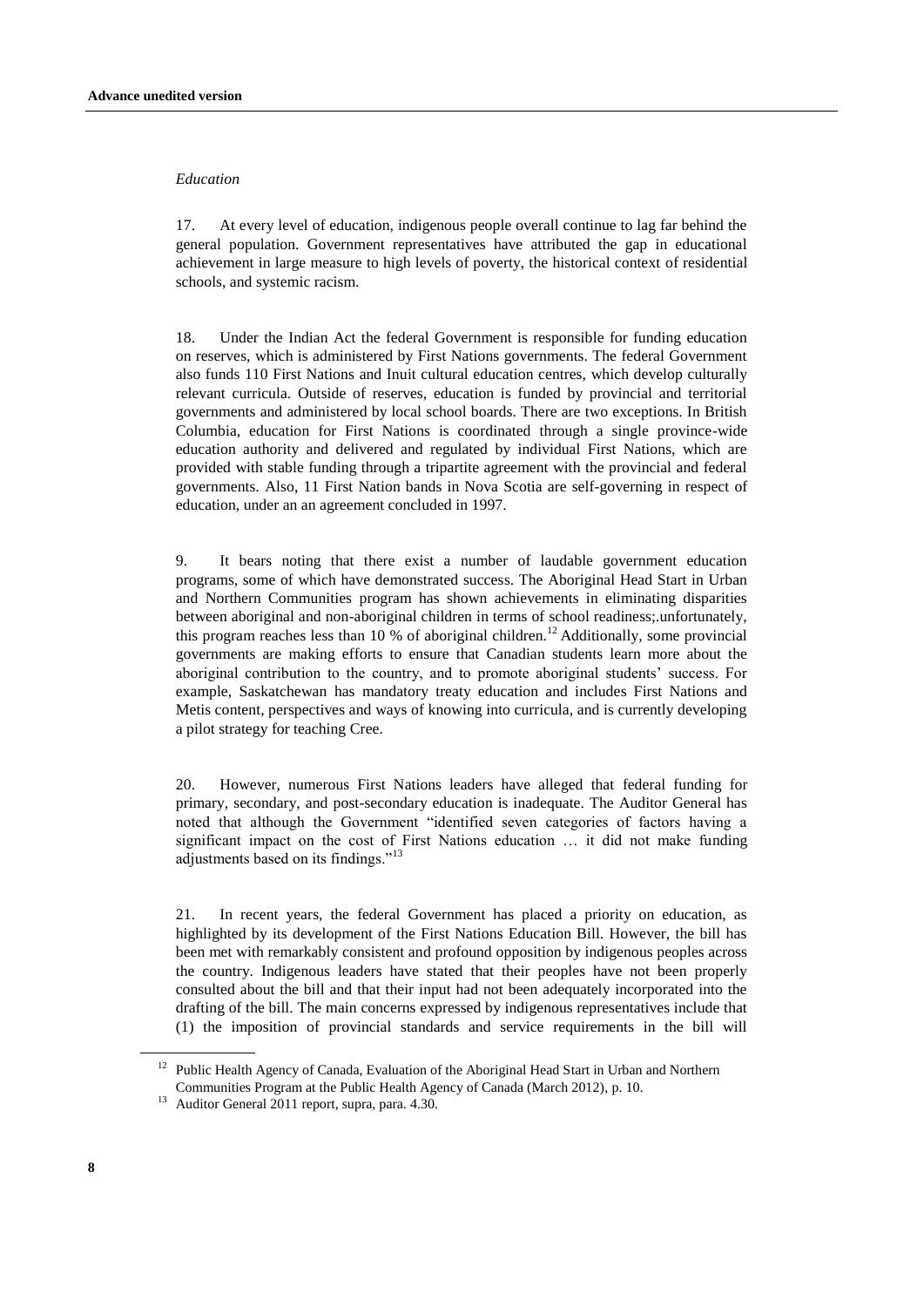undermine or eliminate First Nation control of their children's education; (2) the bill lacks a clear commitment to First Nations languages, cultures, and ways of teaching and learning; (3) the bill does not provide for stable, adequate, and equitable funding to indigenous schools; and (4) the bill will displace successful education programs already in place, an issue that was raised particularly in British Columbia.

22. In a positive development, in February 2014, the Government, supported by the Assembly of First Nations, announced CAN\$1.9 billion in additional education funding starting in 2015, including CAN\$500 million for education infrastructure, and a 4.5 per cent annual "escalator" for core funding, to commence in 2016, in place of the longstanding two per cent cap on funding increases. The Government also affirmed that First Nations will maintain control over education. However, it remains unclear to what extent First Nations were adequately consulted about these developments.

23. There are approximately 90 aboriginal languages spoken in Canada. Two-thirds of these languages are endangered, severely endangered or critically endangered, due in no small part to the intentional suppression of indigenous languages during the Indian residential school era. The same year the federal Government apologized for the residential school policy, 2008, it committed some CAN\$220 million annually for the next five years to Canada's "Linguistic Duality" program to promote English and French.<sup>14</sup> By comparison, over the same period, the federal government spent under CAN\$19 million annually to support indigenous language revitalization.<sup>15</sup>

#### *Housing*

24. The housing situation in Inuit and First Nations communities has reached a crisis level, especially in the north, where remoteness and extreme weather exacerbate housing problems. Overcrowded housing is endemic. Homes are in need of major repairs, including plumbing and electrical work. These conditions add to the broader troubling water situation in First Nations reserves, in which more than half of the water systems pose a medium or high health risk to their users.<sup>16</sup> The housing crisis has been identified by Inuit representatives as a high priority issue. It is worth noting that the chronic housing shortage has a severe negative effect on a wide variety of economic and social conditions. Overcrowding contributes to higher rates of respiratory illness, depression, sleep deprivation, family violence, poor educational achievement, and an inability to retain skilled and professional members in the community.

25. Trying to meet their communities' housing needs is a major contributor to deficits and financial difficulties for indigenous peoples throughout the country. The federal Government, through AANDC and the Canada Mortgage and Housing Corporation (CMHC), provides some support for on-reserve housing in First Nations communities First Nations report that, with this funding, over the past five years they have built approximately

<sup>&</sup>lt;sup>14</sup> Ministry of Canadian Heritage website, "Roadmap for Canada's Linguistic Duality 2008-2013 Acting for the Future".

<sup>&</sup>lt;sup>15</sup> Assembly of First Nations, Report to the Special Rapporteur (2013), p. 50-51.

<sup>16</sup> Auditor General 2011 report, supra, para. 4.34.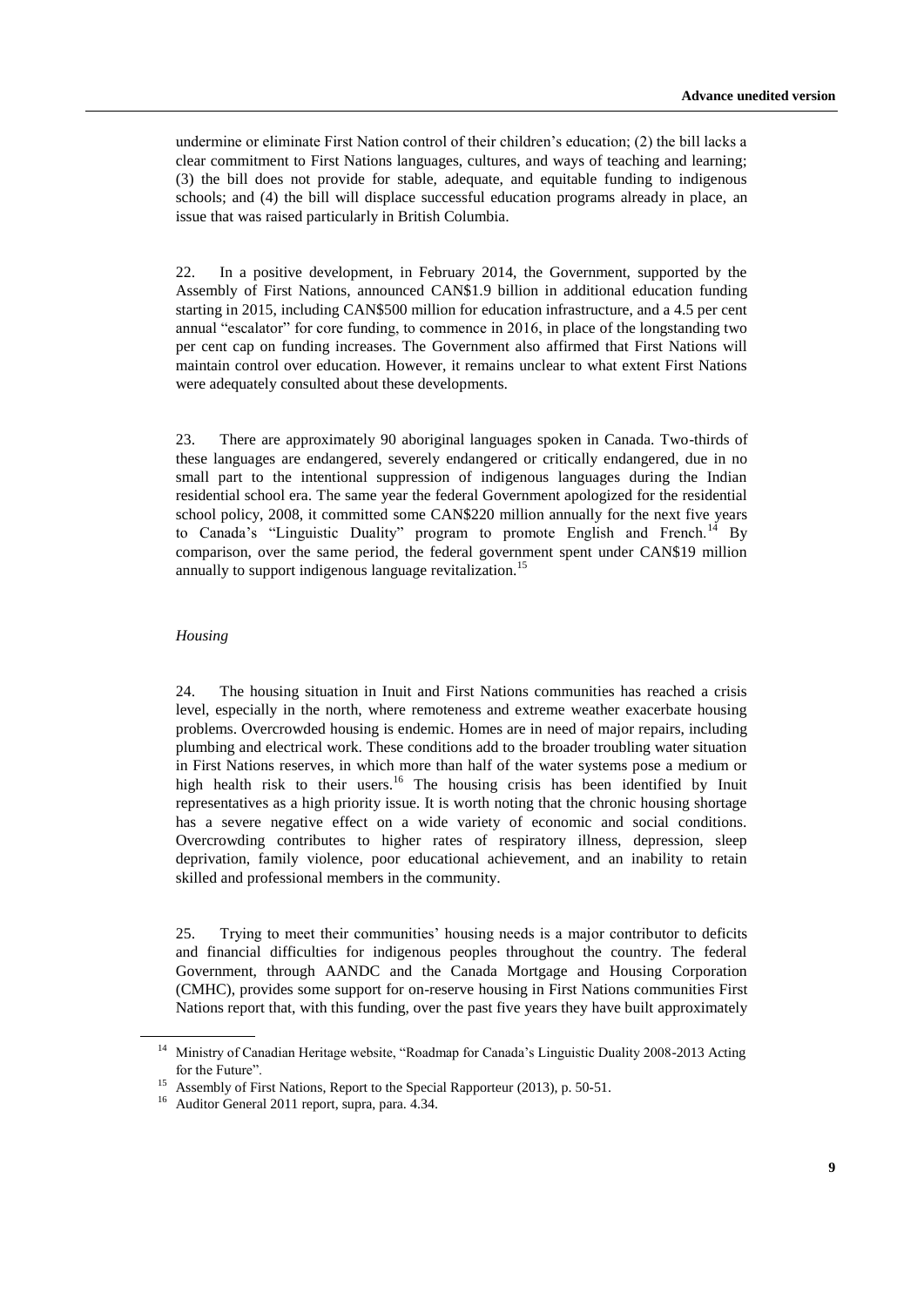1,750 new units and renovations to more than 3,100 existing units. However, as is the case off reserve, First Nations are expected to seek other sources of funding to meet housing needs (such as private sector loans), which is a daunting task for many communities.

26. Overall, investments have not kept pace with the demand for new housing or the need for major renovations to existing units. Government representatives have attributed the lack of adequate funding in a large measure to the difficulties presented by the communal ownership of indigenous lands in obtaining mortgages or financing for housing. In response, the Government has established loan guarantees, for which First Nations can apply, to provide security for on-reserve housing loans. Despite loan guarantee increases in recent years, much more remains to be done to provide secure loans for housing, both on and off reserve, in a way that respects and accommodates for the communally held nature of aboriginal lands.

27. Funding for housing in Inuit communities is different in each of the four regions. CMHC provides funding to provinces and territories for housing, which in turn, decide on priorities in their respective jurisdictions. This affords provinces and territories the flexibility to design and deliver programs in order to address Inuit-specific housing needs and priorities as they see fit. In addition to CMHC funding, some arrangements specific to housing in the Inuit regions have been made. Most recently, the Government of Canada announced an investment of CAN\$100 million, over two years, to support the construction of about 250 new housing units in Nunavut under Canada's Economic Action Plan 2013. Still, severe housing shortages persist for Inuit communities.

28. The Special Rapporteur notes with satisfaction the enactment in June 2013 of legislation regarding on-reserve matrimonial real property, the Family Homes on Reserve and Matrimonial Interests or Rights Act, to provide equivalent protections to aboriginal women in the event of a marriage breakdown, as recommended by the previous Special Rapporteur in 2004.<sup>17</sup> However, concerns have been raised that the legislation may be unworkable in a context in which multiple generations or families occupy the same home due to housing shortages, or in which people other than the divorcing spouses may have an interest in the home according to indigenous custom.

#### *Health and well-being*

29. The health of First Nations, Inuit and Métis people in Canada is a matter of significant concern. Although overall the health situation of indigenous peoples in Canada has improved in recent years, significant gaps still remain in health outcomes of aboriginal as compared to non-aboriginal Canadians, including in terms of life expectancy, infant mortality, suicide, injuries, and communicable and chronic diseases such as diabetes. The health situation is exacerbated by overcrowded housing, high population growth rates, high poverty rates, and the geographic remoteness of many communities, especially Inuit communities in the north.

<sup>17</sup> E/CN.4/2005/88/Add.3, para. 112.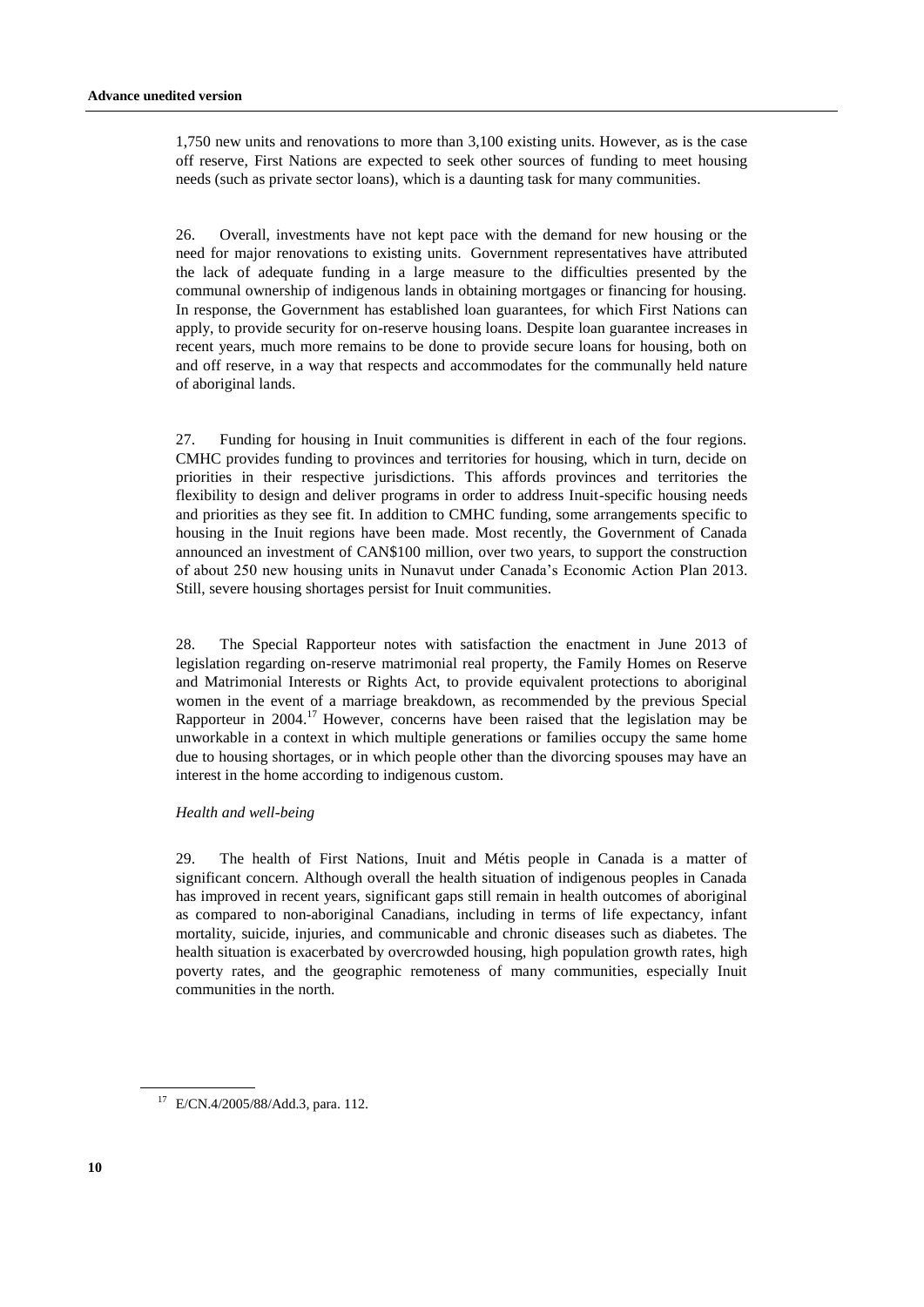30. Healthcare for aboriginal people in Canada is delivered through a complex array of federal, provincial and aboriginal services, and concerns have been raised about the adequacy of coordination among these. A recent positive development in British Columbia, which could provide a model for other areas, is the 2013 implementation of a tripartite agreement to achieve a more responsive health cares system. The oversight and delivery of federally funded health services in British Columbia have been transferred to First Nations, while the three levels of government (First Nations, provincial and federal) work collaboratively to support integration and accountability.

31. With respect to other issues affecting the well-being of indigenous peoples in Canada, among the results of the residential school and "sixties scoop" eras and associated cultural dislocation has been a lack of intergenerational transmission of child raising skills and high rates of substance abuse. Aboriginal children continue to be taken into the care of child services at a rate eight times higher than non-indigenous Canadians. Further, the Auditor General identified funding and service level disparities in child and family services for indigenous children compared to non-indigenous children.<sup>18</sup> an issue highlighted by a formal complaint to the Canadian Human Rights Tribunal by the First Nations Child and Family Caring Society and the Assembly of First Nations. In a positive development, in 2000 the Province of Manitoba and the Manitoba Métis Federation, which represents Métis rights and interests in the province, signed a memorandum of understanding for the delivery of community-based and culturally appropriate child and family services, which has demonstrated important successes.

## **B. Administration of justice**

*Over representation in the justice system*

32. Given these dire social and economic circumstances, it may not come as a surprise that, although indigenous people comprise around 4% of the Canadian population, they make up 25% of the prison population. This proportion appears to be increasing. Aboriginal women, at 33% of the total female inmate population, are even more disproportionately incarcerated than indigenous individuals generally and have been the fastest growing population in federal prisons.

33. This situation exists despite notable efforts such as the Aboriginal Courtwork Program (which provides funds to assist aboriginal people in the criminal justice system to obtain equitable and culturally appropriate treatment); the Aboriginal Justice Strategy (which provides aboriginal people with alternatives to the mainstream justice system, where appropriate); the "Gladue principle" (which requires courts to consider reasonable alternatives to incarceration in sentencing of aboriginal people); and the efforts of the Canadian Human Rights Commission to facilitate aboriginal communities' development of alternative dispute resolution mechanisms. However, more recently, the Government has enacted legislation<sup>19</sup> that limits the judicial discretion upon which these programs rely, raising concerns about the potential for such efforts to reduce the overrepresentation of aboriginal men, women and children in detention.

<sup>18</sup> Auditor General 2011 report, supra, paras. 4.49-4.50.

<sup>&</sup>lt;sup>19</sup> Safe Streets and Communities Act, 2012.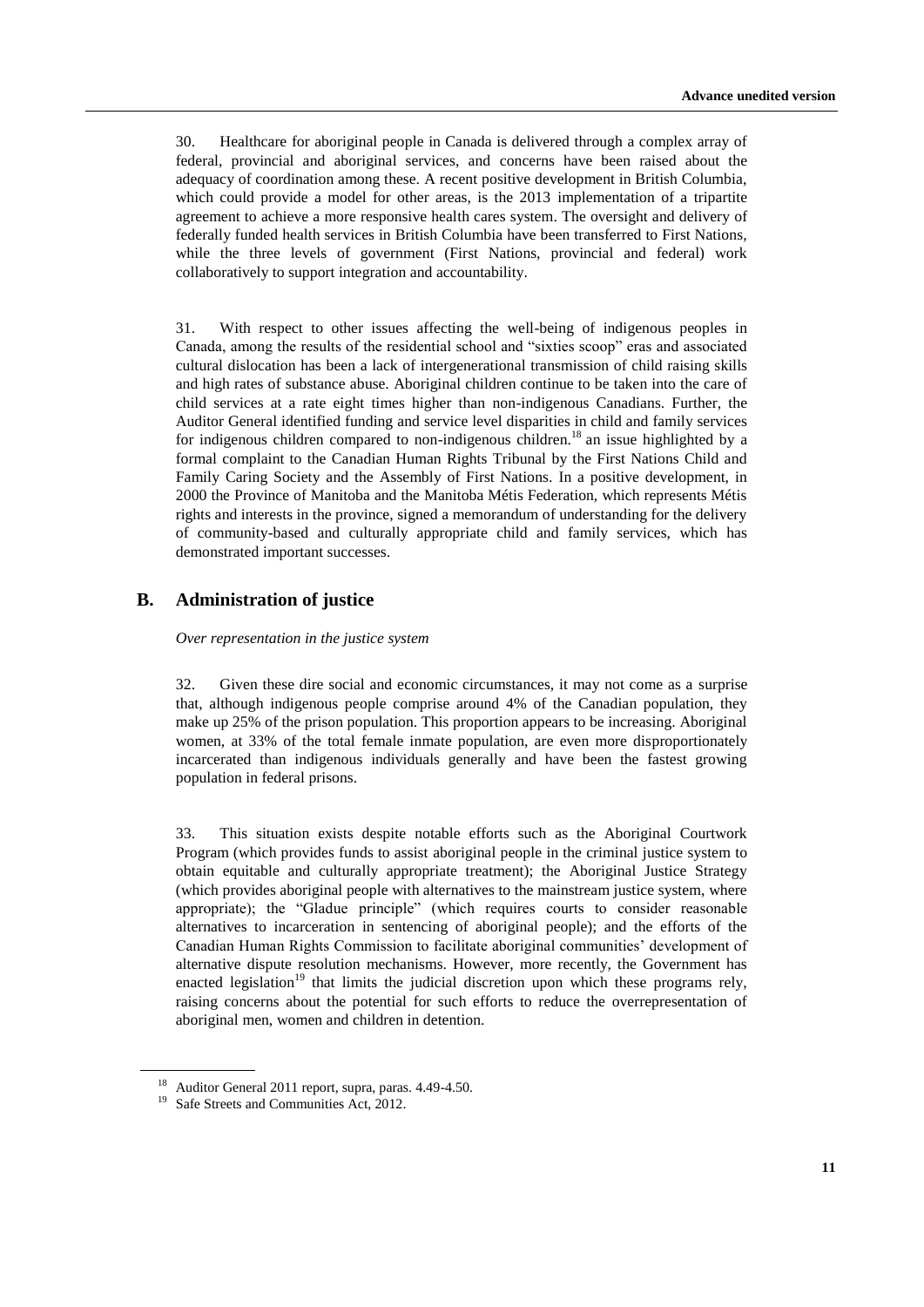#### *Missing and murdered aboriginal women and girls*

34. Indigenous women and girls are also disproportionately victims of violent crime. The Native Women's Association of Canada has documented over 660 cases of women and girls across Canada who have gone missing or been murdered in the last 20 years, many of which remain unresolved, although the exact number of unresolved cases remains to be determined. Since 1996, there have been at least 29 official inquiries and reports dealing with aspects of this issue, which have made over 500 recommendations for action.<sup>20</sup>

35. To address this severe problem, in 2010 the federal government implemented a seven point plan, which includes a mix of law enforcement and justice initiatives, as well as funding for victim and family support and prevention and awareness programmes. One part of the plan, which involves identification of best practices in policing and the justice system in its interactions with aboriginal women, resulted in the creation in March 2012 of an online searchable Compendium of Promising Practices to Reduce Violence and Increase Safety of Aboriginal Women in Canada. Further, over the last decade, the Royal Canadian Mounted Police (RCMP), Canada's federal police force, has established integrated projects, units and task forces in Manitoba, British Columbia and Alberta to review unsolved homicides and missing persons cases.

36. There has also been action at the provincial level. For example, Manitoba has implemented legislative changes to improve investigative powers in missing persons cases and protect victims of trafficking, and has engaged in a number of consultations and awareness-raising efforts and funded anti-violence programs. Ontario now includes persons missing for more than a month in their major crimes database, and the provincial police force has established an internal working group to link analysis, prevention and investigative efforts across the organization. Likewise, Saskatchewan police have a provincial database on missing persons, which identifies aboriginal and non-aboriginal persons, and the province has a unique Provincial Partnership Committee on Missing Persons, which coordinates policy and public awareness development between aboriginal groups, police, the justice system, and with non-governmental agencies.

37. Nevertheless, these efforts and any positive results from them have not, at least yet, abated continuing calls for greater and more effective action to address the problem of missing indigenous women and girls. During his visit to Canada the Special Rapporteur heard consistent, insistent calls across the country for a comprehensive, nation-wide inquiry, organized in consultation with indigenous peoples, that could provide an opportunity for the voices of the victims' families to be heard, deepen understanding of the magnitude and systemic dimensions of the issue, and identify best practices that could lead to an adequately coordinated response.

<sup>&</sup>lt;sup>20</sup> Native Women's Association of Canada, List of Reports and Recommendations on Violence against Indigenous Women and Girls (27 March 2013).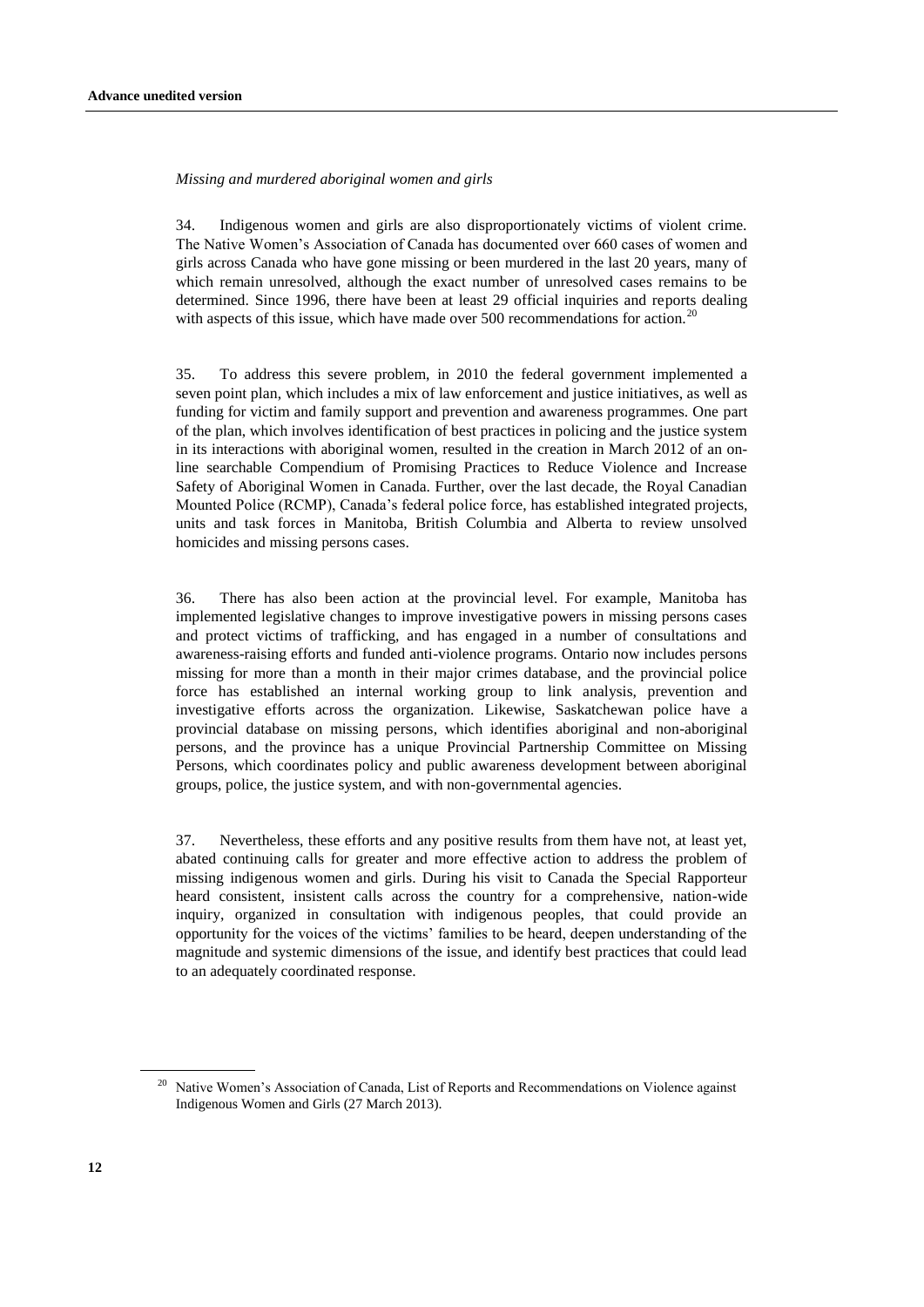## **C. Self-Government and participation**

#### *Self-government arrangements*

38. By all accounts, strengthening indigenous peoples' self-government is essential to improving their social and economic situation and sustaining healthy communities. A 2011 assessment by the federal Government of the achievements and problems of its selfgovernment policy concluded that self-governing indigenous nations enjoy improved outcomes in educational achievement and employment levels. In this regard, the Special Rapporteur was pleased to hear a desire to improve the capacity of indigenous governance institutions from all levels of government in Canada.

39. Yet, many of Canada's laws, in particular the Indian Act, still do not permit the effective exercise of indigenous self-government. The Indian Act renders almost all decisions made by a First Nations government subject to the approval of the Minister of Aboriginal Affairs and Northern Development, including changes in band by-laws, funding for reserve programs and infrastructure, and the leasing of land. Most glaringly, while there are some legislative alternatives to First Nations to opt out of the Indian Act regime on a case-by-case, sector-by- sector basis, these options are limited. The principal alternative is through self-government agreements, which can be negotiated to enhance greater indigenous control and law-making authority over a range of jurisdictions, including social and economic development, education, health lands and other matters, in accordance with the constitutionally protected "inherent right" of self-government. Another alternative is in the First Nations Land Management Act, which gives participating First Nations lawmaking authority over the lands in their reserve and allows them to implement their own land management systems. However the Indian Act remains the default and still prevalent regime among First Nations.

40. For their part, the Métis, who are not covered by the Indian Act, have started to engage in tripartite negotiations towards self-government agreements in key areas including, family and child care, economic development, and housing, though much still remains to be done to build and fund Métis governance institutions.

41. As for the Inuit regions, two of the four land claim agreements concluded for them contain self-government provisions. The Nunavut Land Claims Agreement (1993) led to the creation of Canada's newest territory and public government in 1999. The Nunatsiavut-Labrador Inuit Land Claims Agreement (2005) led to the establishment of the Nunatsiavut Government, which has the powers to pass laws concerning education, health, and cultural affairs. Agreements in the two other Inuit areas remain outstanding. In Nunavik, Makivik Corporation (representing the Inuit of Quebec), the government of Quebec and Canada negotiated a final self-government agreement to establish a regional public government responsible to deliver certain social services such as education and health. However, voters in Nunavik rejected the agreement in April 2011, and efforts towards a self-government agreement are ongoing. In 1996, the Inuvialuit Regional Council, in concert with the Gwich'in Tribal Council, commenced self-government negotiations with Canada and the Government of the Northwest Territories, with which they envisioned the operation of a regional public government structure, combined with a system of guaranteed aboriginal representation on the councils of restructured community public governments. An agreement-in-principle was reached in April 2003 but was later rejected by the Gwich'in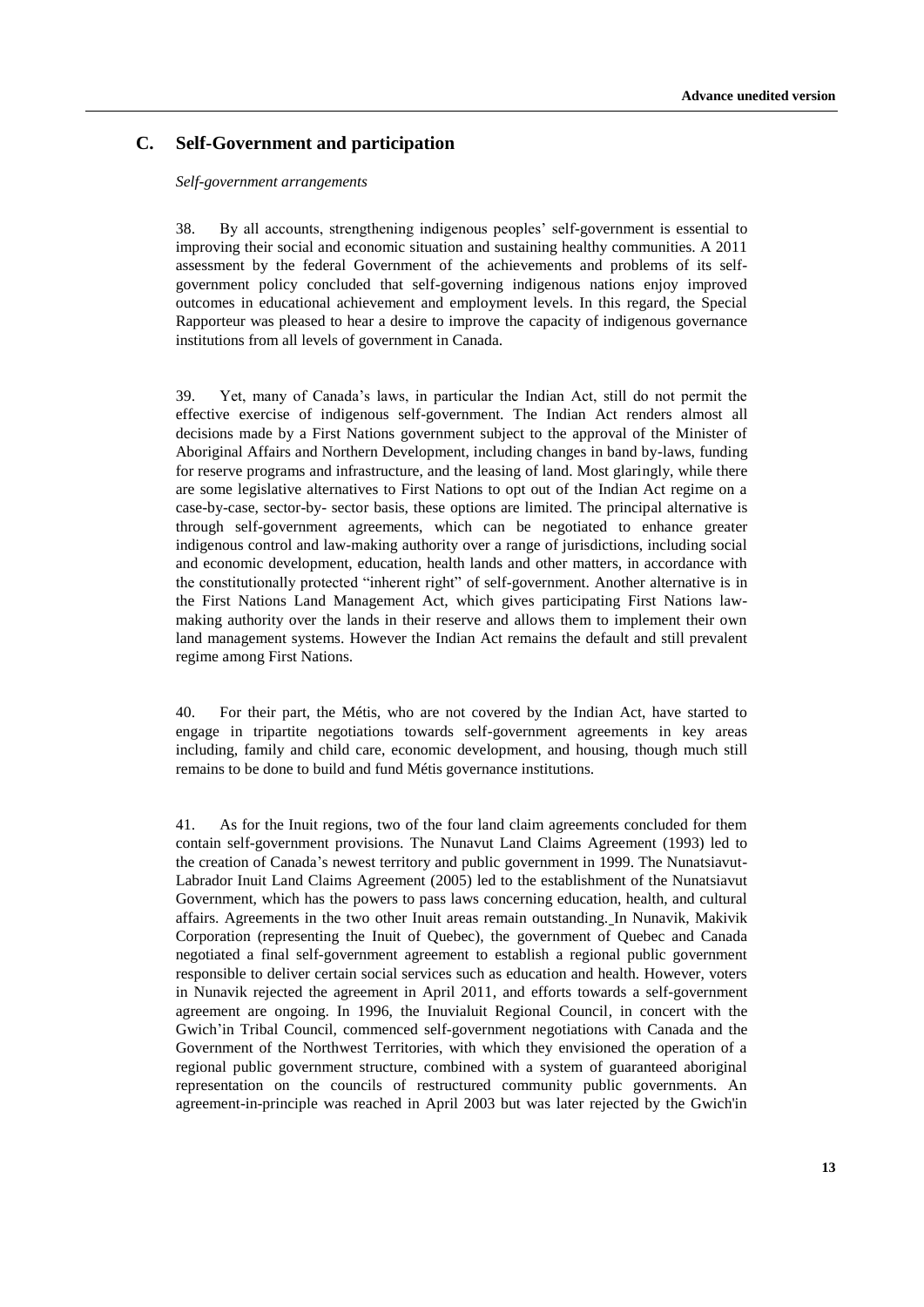Tribal Council. The two groups have subsequently resumed negotiating at separate tables on separate agreements.

#### *Funding Self-Government under the Indian Act*

42. Federal funding for First Nations governments under the Indian Act is structured through "contribution agreements" for which they must apply. Funding priorities and amounts are unilaterally, and some say arbitrarily, determined by the federal Government. Spending is monitored and reviewed to ensure that conditions the Government imposes are met, and funds are withheld if audits are not delivered on time – which forces indigenous governments to reallocate available funds to ensure programming continuity, making reporting even more difficult.

43. This funding mechanism also leads to reporting requirements that were repeatedly described to the Special Rapporteur as onerous. First Nations communities that receive federal funding under the Indian Act regime, 70% of which have fewer than 500 residents, $21$  typically have to produce 100 or more reports a year to various federal agencies.<sup>22</sup> The Government acknowledges that "reliance on annual funding agreements and multiple accountabilities … can impede the provision of timely services and can limit the ability of First Nations to implement longer term development plans."<sup>23</sup>

44. Furthermore, if a First Nation government functioning under the Indian Act has financial difficulties as a result of funding delays, reporting delays or other situations, it faces the potential imposition of a co-manager or federally-appointed third party manager who takes over control of all the nation's federally funded programs and services. There do not appear to be significant financial management resources available from the federal Government for First Nations, at their own request, before they are in a default or deficit position. There is clearly a perception among indigenous leaders that third party management can be imposed for punitive or political reasons.

45. The Special Rapporteur heard criticisms over the relatively new "own-source revenue" policy, which will likely be phased in to all funding agreements between the federal Government and First Nations. Under this policy, First Nations will be expected, as they are able and over time, to contribute to the costs of their government activities, with the expectation that indigenous reliance on federal funding will decline. Specifically, aboriginal representatives have expressed the feeling that they are being "punished" when they demonstrate success, in the sense that their funding will be reduced.

<sup>&</sup>lt;sup>21</sup> AANDC "deck" presentation to the Special Rapporteur, The Context, p. 8 (citing Statistics Canada, 2011 Census).

<sup>22</sup> Auditor General 2011 report, supra, para. 4.72.

<sup>&</sup>lt;sup>23</sup> Government of Canada response to Second Report of the Standing Committee on Public Accounts, at :

http://www.parl.gc.ca/HousePublications/Publication.aspx?DocId=5640509&Language=E&Mode=1 &Parl=41&Ses=1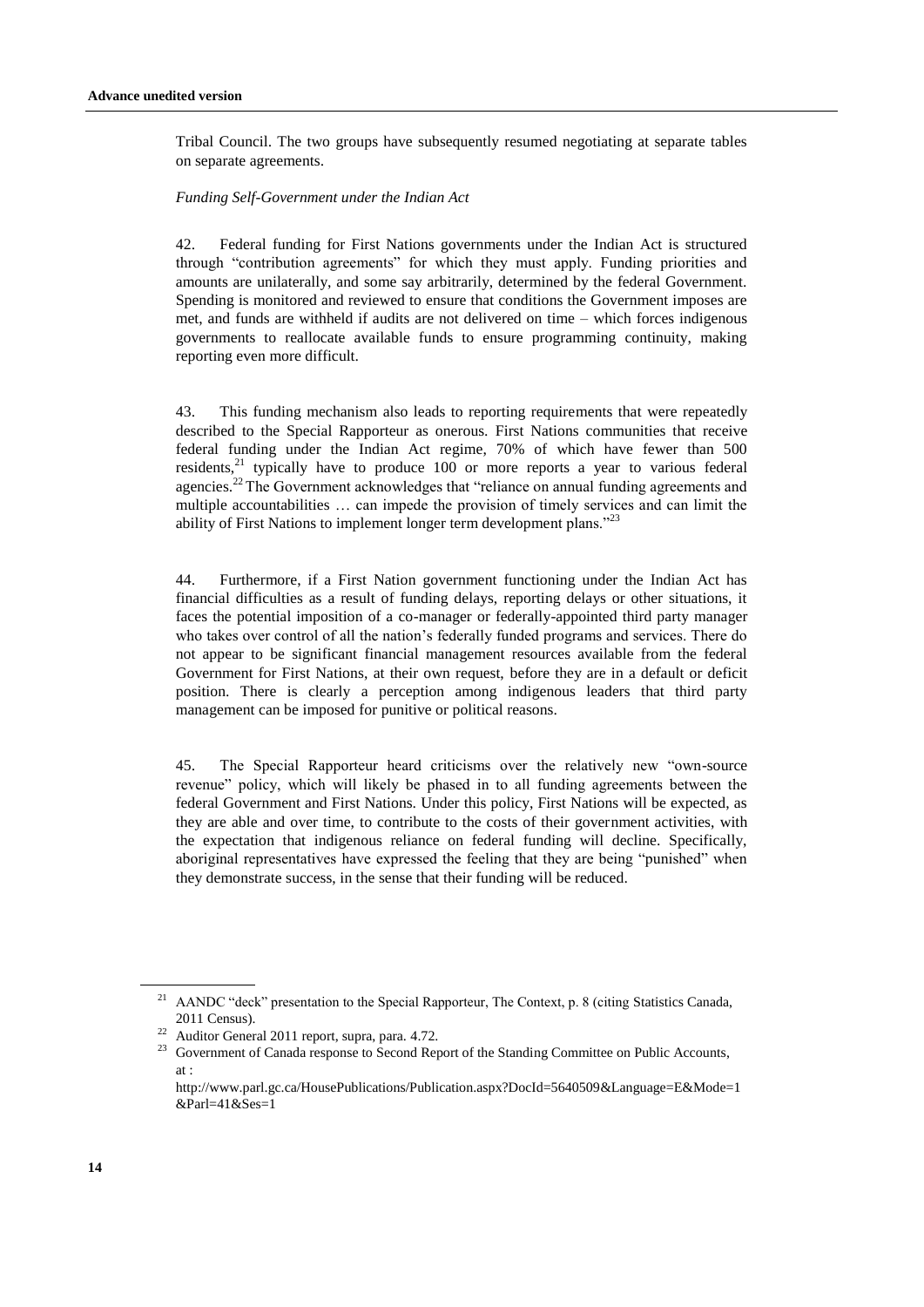#### *Partnership and participation of indigenous peoples in decision-making*

46. As noted above, the Government of Canada has a stated goal of reconciliation, which the Special Rapporteur heard repeated by numerous government representatives with whom he met. Yet even in this context, in recent years, indigenous leaders have expressed concern that progress toward this goal has been undermined by actions of the Government that limit or ignore the input of indigenous governments and representatives in various decisions that concern them. These actions in part sparked in December 2012 the "Idle no More" protests throughout the country.

47. Most notable were concerns expressed about a lack of effective participation of indigenous peoples in the design of legislation that affects them. In 2012, the federal Government enacted or amended a number of statutes affecting Canada's indigenous peoples, including the Canadian Environmental Assessment Act, National Energy Board Act, Fisheries Act, Navigable Waters Protection Act, and the Indian Act, through two "omnibus" budget implementation acts, the Jobs and Growth Act 2012 (Bill C-45) and the Jobs, Growth and Long-term Prosperity Act (Bill C-38). Despite the vast scope and impact on indigenous nations of the omnibus acts, there was no specific consultation with indigenous peoples concerning them.

48. Other legislation of concern includes the Safe Drinking Water for First Nations Act, which vests broad power in the federal Government in relation to drinking and waste water systems on First Nations lands. As noted above, indigenous peoples have also complained about a lack of consultation regarding the proposed First Nations Education Act and the Family Homes on Reserve and Matrimonial Interests or Rights Act.

49. In addition, there have been a number of actions in recent years that have been viewed as affronting the aspired to partnership relationship between First Nations and the Government. For example, the prioritization of the First Nations Financial Transparency Act, in a context in which indigenous governments are already the most over-reporting level of government, has been perceived by First Nations to reinforce a negative stereotype of aboriginal people and governments as incompetent and corrupt, and to undermine rather than promote public support for indigenous self-government. Also, the unilateral changes to contribution agreements in 2013, without consultation regarding the wording and implications of these new agreements, included language that in other circumstances would appear innocuous, but that language has been widely interpreted by First Nations to imply that receipt of their necessary operating funds was contingent on providing their consent to unspecified future legislative and regulatory changes.

50. Another example of actions that have strained the relationship between indigenous peoples and the Government is the international border arrangement put in place for the Akwesasne reserve, which spans the Canada and United State border, after the community objected to border guards carrying firearms on their reserve. Since the border station was moved, Mohawk residents of the reserve traveling entirely within their own territory but across the international boundary are required to leave their reserve and report to border services at the station. Failure to report in this manner may result in onerous fines, confiscation of vehicles, and in some cases imprisonment. Mohawk residents perceive this arrangement as a punitive measure in response to the community's activism.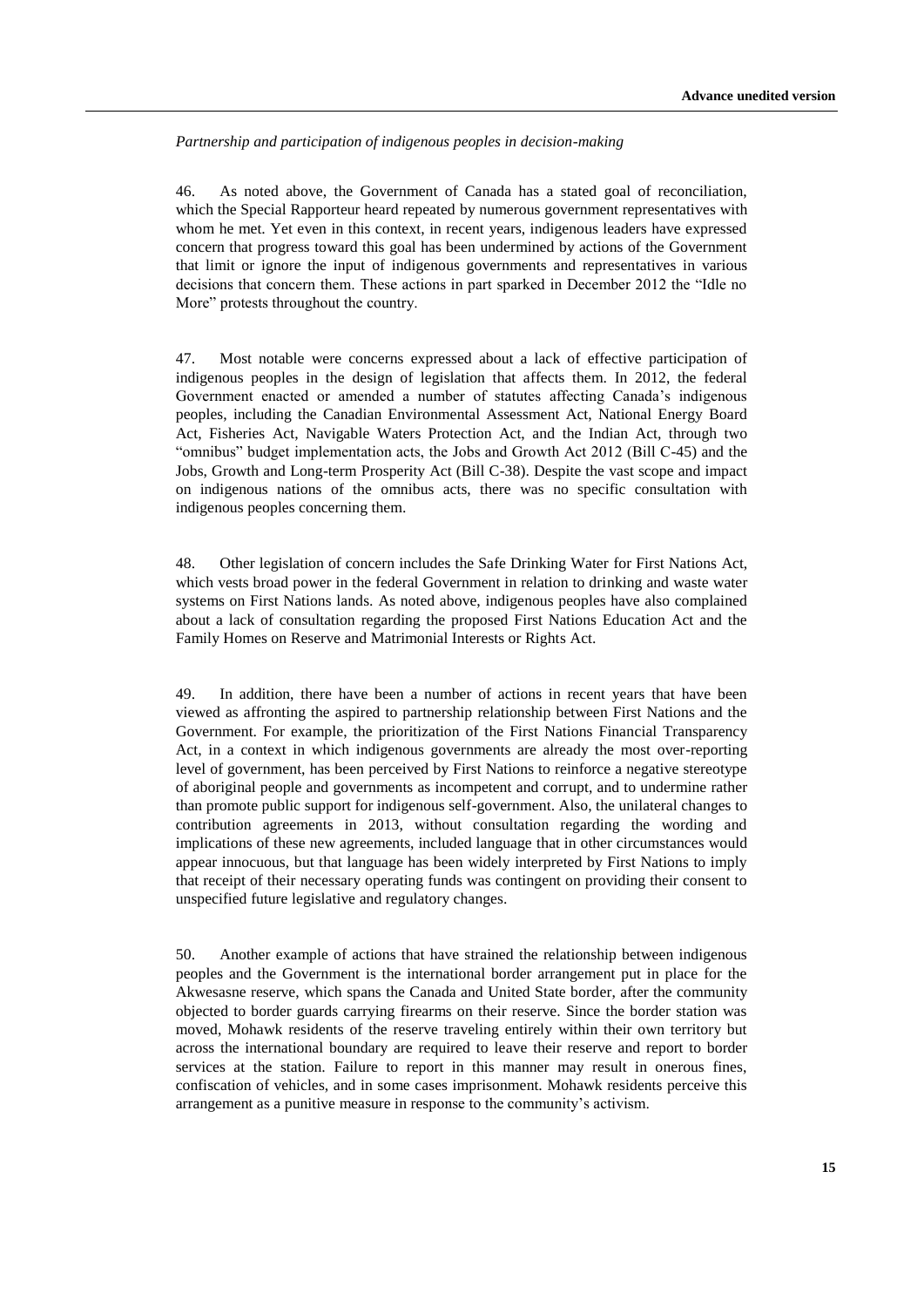51. More broadly, indigenous leaders complain that the federal Government frequently uses a discourse of responsibility to Canadian taxpayers for the cost of First Nations treaty benefits, without a corresponding acknowledgment of the vast economic benefits that have accrued to non-indigenous Canadians as a result of the constitutional treaty relationships that provided them with access to the national territory. This discourse places First Nations outside, and in opposition to, "Canadian" interests, rather than understanding indigenous people to be an integral aspect of those interests.

#### *Membership*

52. A key issue that affects the self-governance capacity of First Nations is the Indian Act definition of who qualifies as a "status" or "registered" Indian. Like other Canadians, First Nations individuals have often built families with partners from different backgrounds. Unlike for other Canadians, however, for many First Nations individuals, doing so carries serious consequences for their children's ability to stay in their community as adults. This in turn has significant consequences for First Nations' ability to retain diverse economic skills, since those most likely to "marry out" are those who have lived outside the community to gain education or experience.

53. While the Indian Act permits First Nations the option of making their own membership rules, many benefits follow statutorily defined-status under the Indian Act, not membership. These include on-reserve tax exemptions, estate rules, certain payments, and post-secondary education support, and perhaps most importantly, [federally funded](http://www.aadnc-aandc.gc.ca/eng/1100100028564/1100100028566) [on](http://www.parl.gc.ca/Content/LOP/researchpublications/bp410-e.htm#dprogramstx)[reserve housing.](http://www.parl.gc.ca/Content/LOP/researchpublications/bp410-e.htm#dprogramstx) This makes it difficult in practice for First Nations to enable non-status members to live on reserve, including children who have grown up on reserve and know no other home.

54. These distinctions, compounded by two levels of status under the Indian Act, have the practical effect of imposing different classes of First Nation citizenship, within a convoluted regulatory matrix, regardless of the criteria or collective decisions of the First Nation. To simplify, under the Indian Act, 6(1) status is accorded to children with two status Indian parents (or to children with a status Indian father and a white mother who were married prior to 1985); individuals with 6(1) status pass on status to their children. Children with only one 6(1) status parent are accorded 6(2) status, which means they do not have the right to pass Indian status to their children unless their child's other parent has either 6(1) or 6(2) status.<sup>24</sup>

55. The enactment of the Gender Equity in Indian Registration Act remediated some of the ongoing discriminatory effects of historical provisions that revoked the Indian status of women – and all their descendants – who married non-status men, while granting status to non-aboriginal women - and their descendants - who married status Indians. Unfortunately, as acknowledged by the Senate Standing Committee on Human Rights, this legislation did

<sup>&</sup>lt;sup>24</sup> Indian Act, RSC 1985, c.I-5, s. 6(2), 7.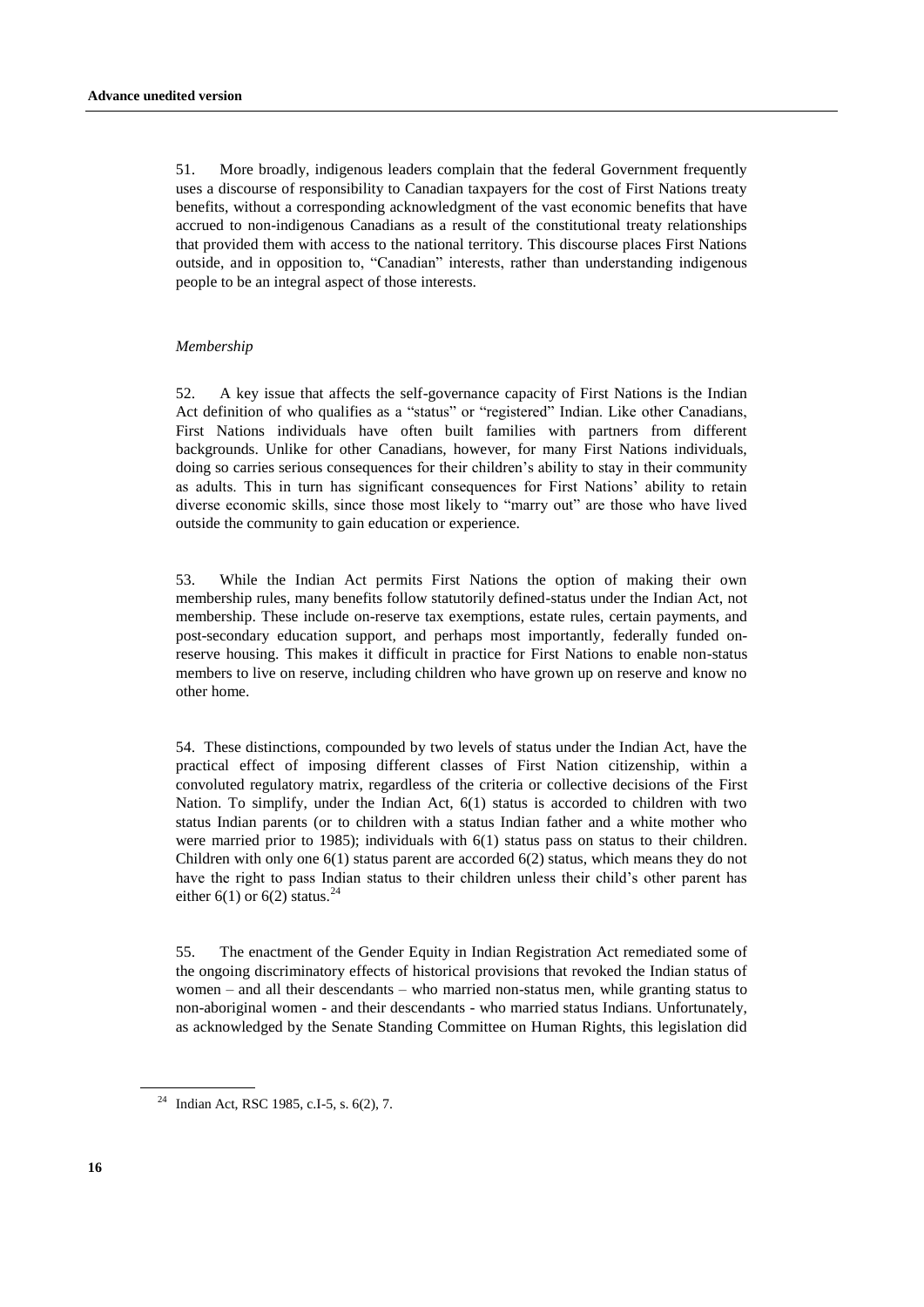"not deal with all sex discrimination stemming from the Indian Act";  $25$  some classes of people continue to be excluded from status on the basis of the historic discrimination against matrilineal descent. This two-parent rule is the context for another problematic policy regarding unstated paternity, which arises if the child is a product of violence, rape, or incest, cases in which the need to obtain proof of status from the father places the mother at risk. Under this policy, any father who is not identified in the birth registration of an infant is presumed not to be a registered Indian unless the mother provides sworn proof from the father or his family acknowledging paternity.

56. Métis membership is not defined under the Indian Act or other legislation. Facing objections by the Government that it was not possible to identify members of the Métis community, the Supreme Court has concluded that identity is demonstrated where a person has an ancestral connection to the community, self-identifies as a member, and is accepted as such by the community.<sup>26</sup> This approach has been lauded for allowing for more flexibility and indigenous control over membership.

57. Inuit membership lists are maintained by each of the four beneficiary organizations in Canada (Inuvialuit Regional Corporation, Nunavut Tunngavik Incorporated, Makivik Corporation, and the Nunatsiavut Government). In each case, they establish their own criteria but it is generally based on ancestry and self-identification as an Inuk.

### **D. The modern treaty and other claims processes**

58. Over the past decades, Canada has taken determined action to address ongoing aspects of the history of misdealing and harm inflicted on aboriginal peoples in the country, a necessary step towards helping to remedy their current disadvantage. Perhaps most significantly, it has legislation, policy and processes in place to address historic grievances of indigenous peoples with respect to treaty and aboriginal rights, In this regard, Canada is an example to the world. Settlement agreements and other arrangements achieved provide important examples of reconciliation and accommodation of indigenous and national interests.

59. Modern treaties, also referred to as comprehensive land claims agreements, deal with areas over which indigenous peoples' have claims that have not been addressed through historic treaties or other legal means. Since 1973, twenty-four comprehensive land claims agreements have been concluded and are in effect. These cover approximately 40% of Canada's land mass and affect 95 indigenous communities.<sup>27</sup> At the provincial level, the British Columbia Treaty Process was established in 1993 to resolve outstanding claims to lands and resources in the province, and has resulted in two final agreements that have come into effect; the Government reports that two more are very close to taking effect.

<sup>&</sup>lt;sup>25</sup> Standing Senate Committee on Human Rights, Sixth Report (7 December 2010).

<sup>26</sup> R. v. Powley, 2003 SCC 43 (Supreme Court of Canada).

<sup>&</sup>lt;sup>27</sup> AANDC website, "Fact Sheet: Comprehensive Land Claims".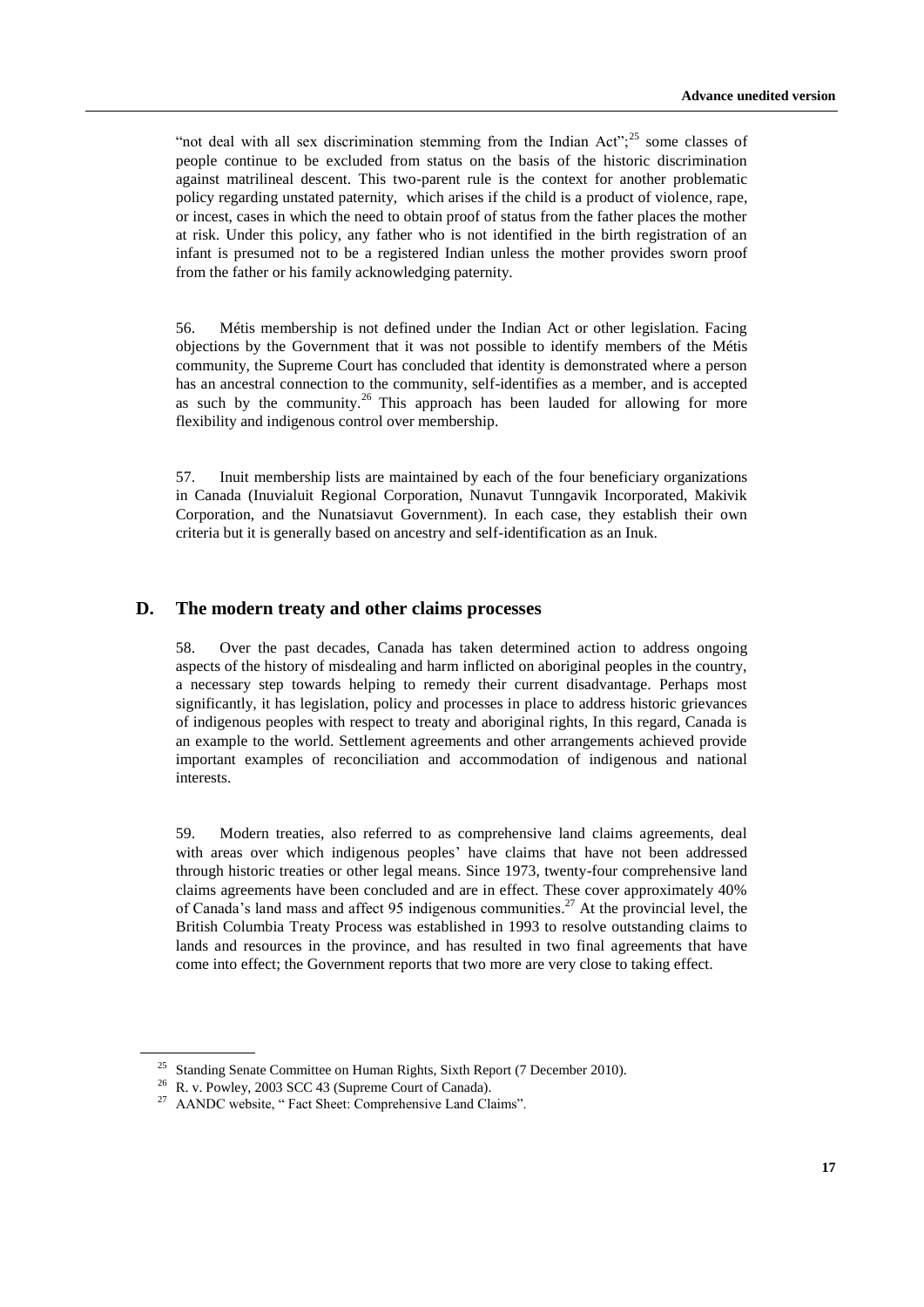60. Apart from modern treaty making to comprehensively settle land claims is the specific claims process, which provides redress for historic grievances arising out of historic treaties and settlements already reached through negotiations or binding decisions of the Specifc Claims Tribunal. The specific claims process includes a so-called Treaty Lands Entitlement mechanism, a procedure for settling land debt owed to First Nations that did not receive all of the land to which they were entitled under historic treaties. In particular, Treaty Lands Entitlement is significantly enhancing the land base of many First Nations, addressing a recommendation made by the previous Special Rapporteur in 2004.

61. Despite their positive aspects, these treaty and other claims processes have been mired in difficulties. As a result of these difficulties, many First Nations have all but given up on them. Worse yet, in many cases it appears that these processes have contributed to a deterioration rather than renewal of the relationship between indigenous peoples and the Canadian State.

62. Many negotiations under these procedures have been ongoing for many years, in some cases decades, with no foreseeable end. An overarching concern is that the Government appears to view the overall interests of Canadians as adverse to aboriginal interests, rather than encompassing them. In the comprehensive land claims processes, the Government minimizes or refuses to recognize aboriginal rights, often insisting on the extinguishment or non-assertion of aboriginal rights and title, and favours monetary compensation over the right to, or return of, lands. In litigation, the adversarial approach leads to an abundance of pre-trial motions, which requires the indigenous claimants to prove nearly every fact, including their very existence as a people. The often limited negotiating mandates of Government representatives have also delayed or stymied progress toward agreements.

63. The Government also tends to treat litigation and negotiation as mutually exclusive options, instead of complementary avenues toward a mutual goal in which negotiations may proceed on some issues while the parties seek assistance from the courts concerning intractable disagreements. Furthermore, the Government's stated objective of "full and final certainty" with respect to rights burdens the negotiation process with the almost impossible requirement of being totally comprehensive and anticipating all future circumstances. The federal government has acknowledged that it is out of step with the provinces on this point and is reportedly contemplating changing course to allow interim or partial agreements, which is a hopeful sign.

64. The costs for all of the parties involved are enormous. Outstanding loans to First Nations from Canada in support of their participation in the comprehensive land claims negotiations total in excess of CAN\$700 million. These loans remain owing even if a government party discontinues the negotiations. Nor is litigation between Canada or its provinces and indigenous peoples more economical or efficient. For example, the Tshilhqot'in Nation's aboriginal title litigation has cost the nation more than CAN\$15 million, and taken 14 years to pursue, including five years of trial, and the case is currently under appeal to the Supreme Court of Canada. Also, the Nuu-chah-nulth nation's litigation over a commercial aboriginal right to fish has taken 12 years, including three years of trial and successive appeals. In the meantime, the Nuu-chah-nulth have been permitted to access very little of the fishery.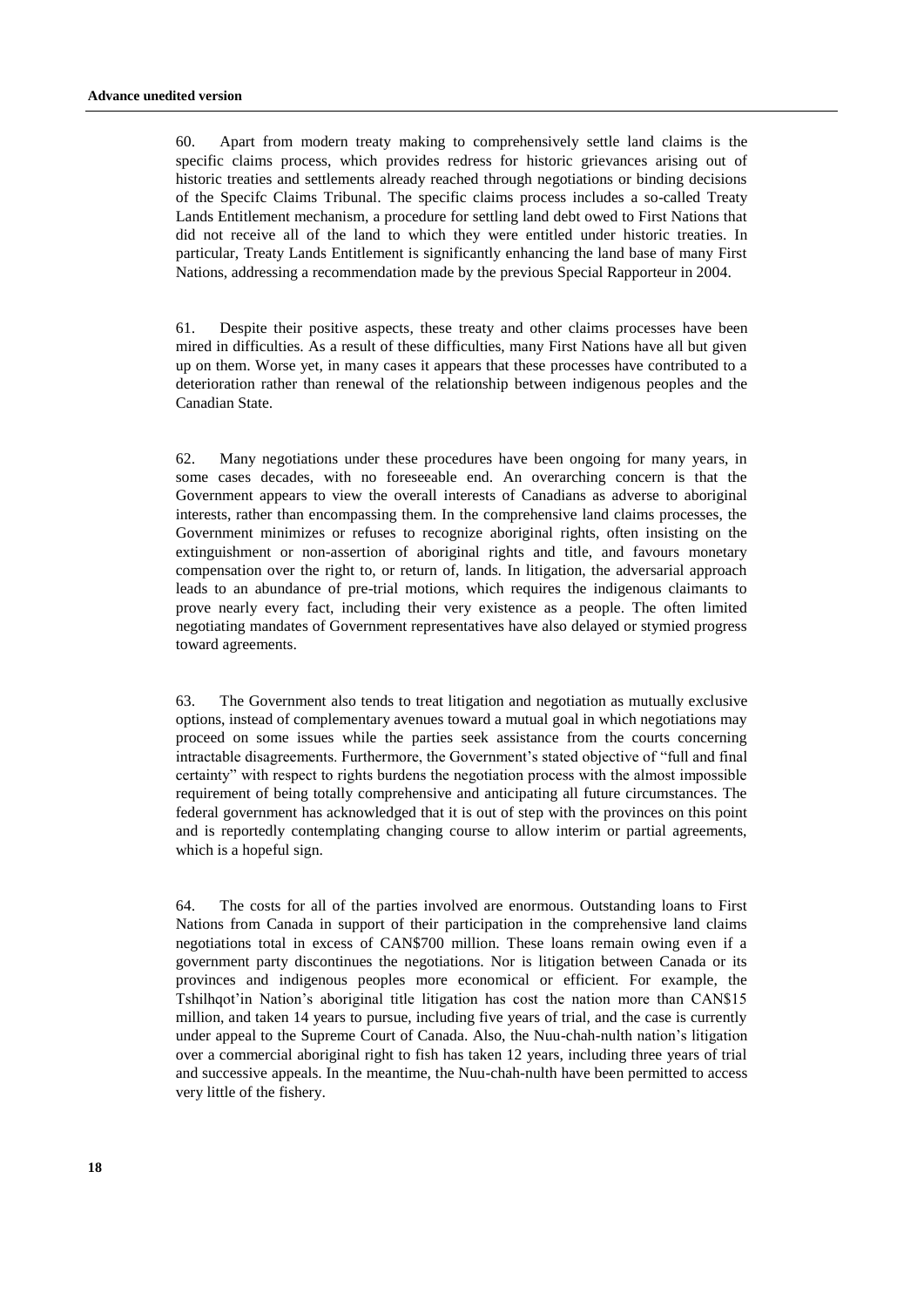65. Finally, an important impact of the delay in treaty and claims negotiations is the growing conflict and uncertainty over resource development on lands subject to ongoing claims. It is understandable that First Nations who see the lands and resources over which they are negotiating being turned into open pit mines or drowned by a dam would begin to question the utility of the process. For example, four indigenous nations in the Treaty 8 territory in British Columbia have been in Treaty Land Entitlement negotiations for a decade, for "so long that there are almost no available lands left for the First Nations to select."<sup>28</sup>

66. Even for those First Nations that achieve an agreement despite these challenges, implementation has proven to be difficult. The vast majority of the country's territory was constituted through historic (pre-1975) treaties with First Nations, which for many First Nations form a core aspect of their identity and relationship with Canada. Given their constitutional implications, these treaties should have a similar significance for other Canadians, yet treaty litigation forms 25-30% of the Department of Justice's inventory of cases, according to information provided by the Government to the Special Rapporteur. There are similar problems with implementation of court judgments affirming aboriginal rights. Poor implementation of existing rights and treaties is hardly a strong motivator for concluding new ones.

67. Since the visit of the previous Special Rapporteur in 2004, both federal and provincial/territorial governments have made efforts to improve the treaty negotiation and claims processes. In 2007 the Government developed the Specific Claims Action Plan to address the backlog of pending claims, including by establishing a three-year time frame for negotiating settlements, after which First Nations may opt to refer their case to a tribunal for a final settlement. Also, federal legislation in 2008 established the Specific Claims Tribunal through which First Nations can seek and obtain decisions and awards binding on Canada in relation to historic grievances. In 2013, the Government established a Senior Oversight Committee composed of high-level federal and indigenous officials to review and update the comprehensive land claim policy based on the principles of recognition and reconciliation.

68. It bears mentioning that, in spite of recent judicial affirmation that the Métis had not been provided the lands they were owed under the letter and spirit of the constitutional agreement that created Manitoba, $2^9$  the Government does not appear to have a coherent process or policy in place to address the land and compensation claims of the Métis people.

## **E. Indigenous participation in economic development**

69. One of the most dramatic contradictions indigenous peoples in Canada face is that so many live in abysmal conditions on traditional territories that are full of valuable and plentiful natural resources. These resources are in many cases targeted for extraction and development by non-indigenous interests. While indigenous peoples potentially have much to gain from resource development within their territories, they also face the highest risks to

<sup>&</sup>lt;sup>28</sup> Treaty 8 Tribal Association, Briefing to the Special Rapporteur (10 October 2013).

<sup>&</sup>lt;sup>29</sup> Manitoba Métis Federation v. AG Canada, 2013 SCC 14 (Supreme Court of Canada).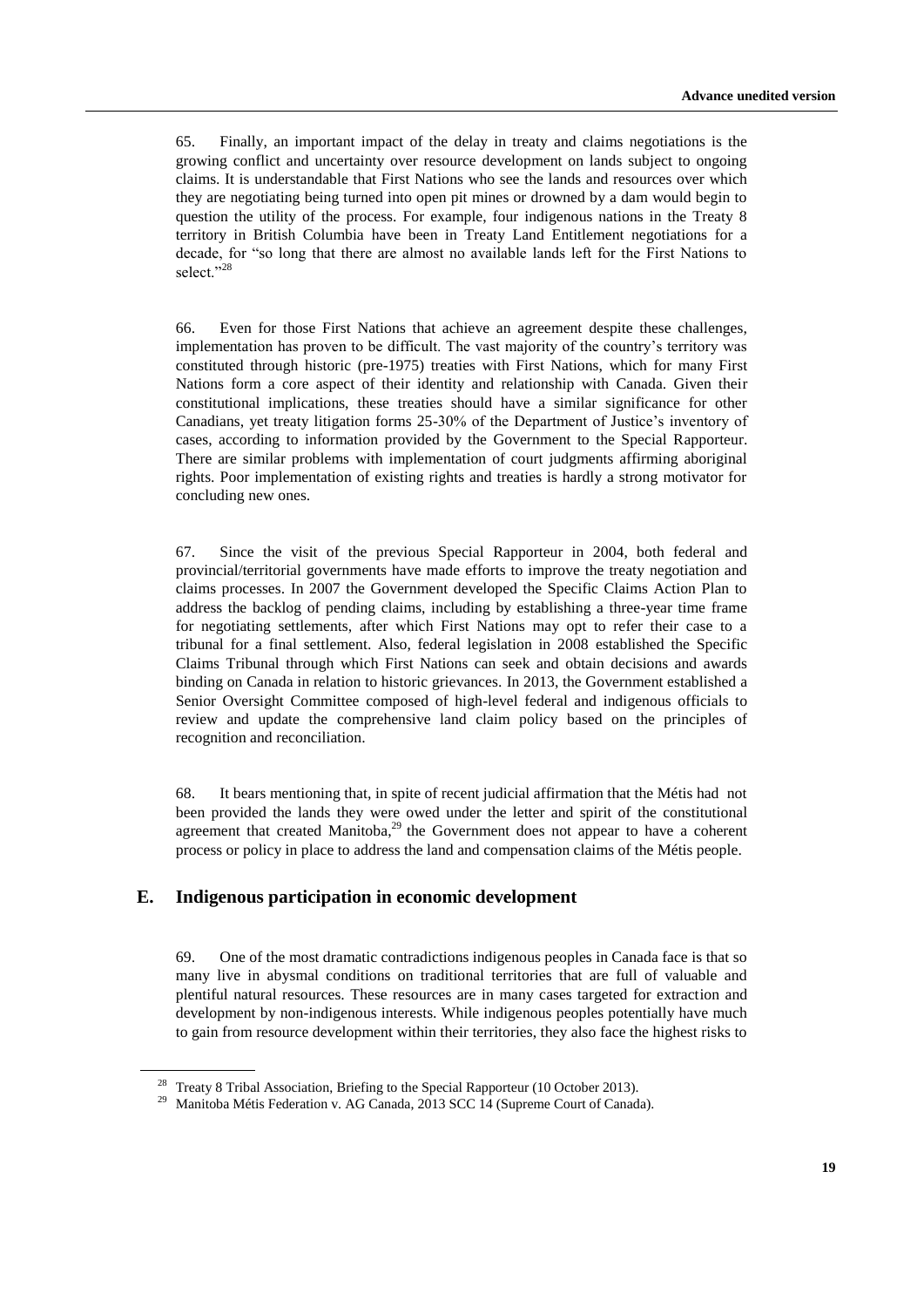their health, economy, and cultural identity from any associated environmental degradation. Perhaps more importantly, indigenous nations' efforts to protect their long-term interests in lands and resources often fit uneasily into the efforts by private non-indigenous companies, with the backing of the federal and provincial governments, to move forward with natural resource projects.

70. As negotiations under the treaty and claims processes reach a standstill in many cases, other kinds of negotiated agreements outside of these contexts are taking place, especially in relation to natural resources development, a booming industry in Canada and a main driver of the Canadian economy. Indeed, there are a number of examples in which First Nations have enjoyed economic and social benefits from resource projects, either through their own businesses, joint ventures, or benefit sharing agreements. In particular those First Nations that have clarified their aboriginal rights and title can benefit from these potential economic development initiatives.

71. The Supreme Court of Canada has been clear that the protection of aboriginal rights in the Canadian constitution and the "honour of the Crown" together impose a duty to consult aboriginal peoples when their rights – asserted or recognized – may be affected by government action and, where appropriate, to accommodate those rights.<sup>30</sup> The Special Rapporteur repeatedly heard from aboriginal leaders that they are not opposed to development in their lands generally and go to great lengths to participate in such consultation processes as are available, but that these are generally inadequate, not designed to address aboriginal and treaty rights, and usually take place at a stage when project proposals have already been developed. There appears to be a lack of a consistent framework or policy for the implementation of this duty to consult, which is contributing to an atmosphere of contentiousness and mistrust that is conducive neither to beneficial economic development nor social peace.

72. The Federal Government informed the Special Rapporteur that the duty to consult and accommodate in connection with resource development projects can be met through existing processes, such as the environmental assessment process. Since the passage of the controversial 2012 Jobs, Growth and Long Term Prosperity omnibus legislation, discussed above, fewer projects require federal environmental assessments. When they do occur, they often require indigenous governance institutions – already overburdened with paperwork – to respond within relatively short time frames to what has been described as a "bombardment" of notices of proposed development; the onus is placed on them to carry out studies and develop evidence identifying and supporting their concerns. Indigenous governments then deliver these concerns to a federally appointed review panel that may have little understanding of aboriginal rights jurisprudence or concepts and that reportedly operates under a very formal, adversarial process with little opportunity for real dialogue.

73. Indigenous representatives made the Special Rapporteur aware of a number of proposed or implemented development projects that they feel pose great risks to their communities and about which they feel their concerns have not been adequately heard, or addressed. These include:

<sup>&</sup>lt;sup>30</sup> Haida Nation, supra.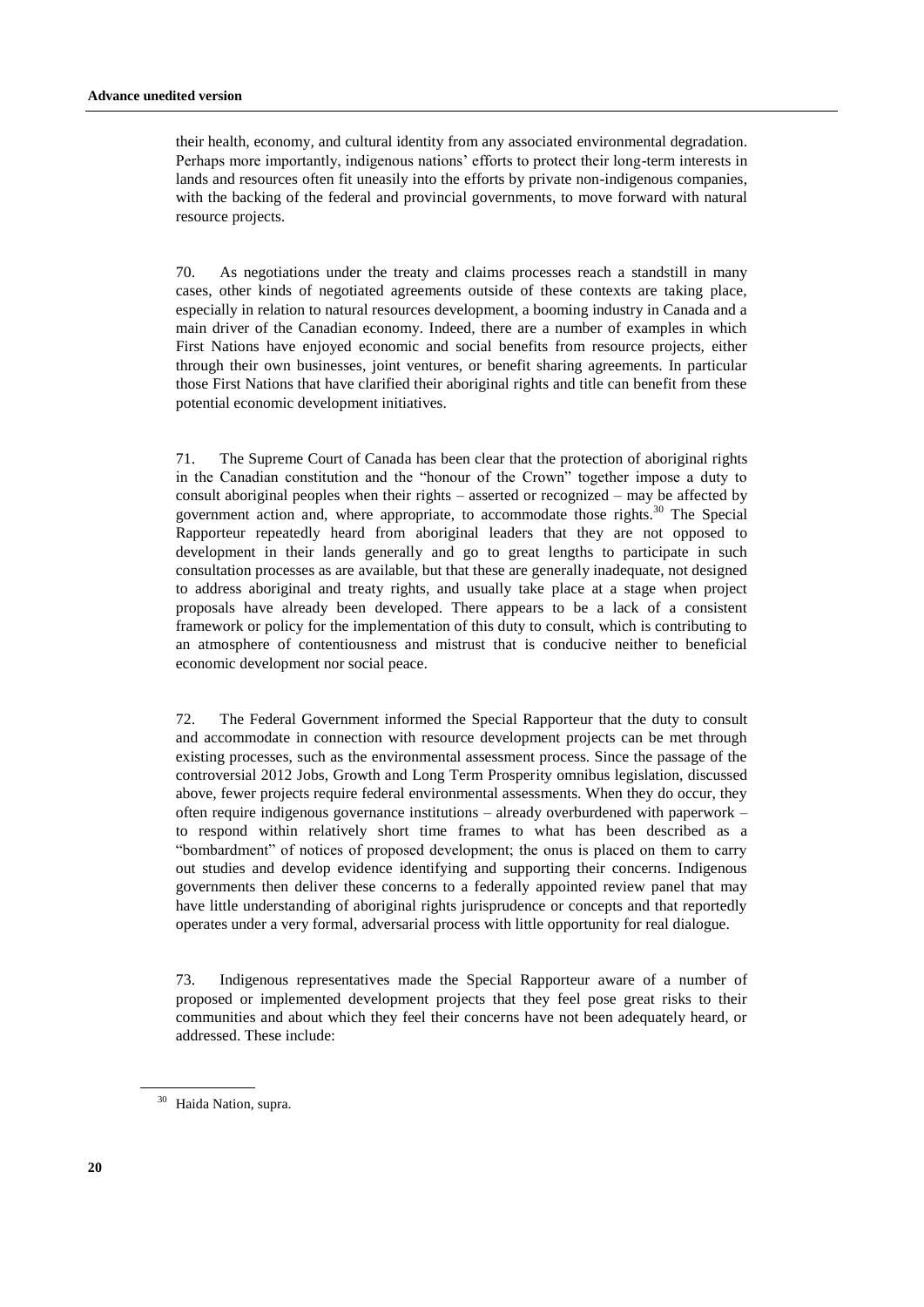- The Enbridge Northern Gateway pipeline from Alberta to the British Columbia coast;
- The Kinder Morgan Trans Mountain pipeline twinning project;
- The New Prosperity open pit gold and copper mine in unceded Tsilhqot'in traditional territory, which was twice rejected by an environmental assessment panel;
- The Fortune Minerals open-pit coal mine permit, which issued over 16,000 hectares of unceded traditional territory of the Tahltan Nation in British Columbia;
- The Liquid Natural Gas pipeline and drill wells in northern British Columbia in Treaty 8 nations' traditional territory;
- Site C hydroelectric dam on the Peace River affecting Treaty 8 nations:
- The Athabascan oilsands project, which is contaminating waters used by the downstream Athabasca First Nation;
- The Platinex project in Kitchenuhmaykoosib Inninuwug (KI) First Nation traditional territory, in which a lack of prior consultation resulted in bidirectional litigation and the imprisonment of community leaders for mounting a blockade to protect their lands; and subsequent deals to withdraw KI lands from prospecting and mining development without consultation with the KI nation;
- Clean-up, remediation and compensation process for six bitumen oil spills resulting from steam injection extraction in Cold Lake First Nation traditional territory, a remediation process that has included draining a lake;
- Two proposed hydroelectric dams affecting the Pimicikamak nation, despite implementation failures of the Northern Flood Agreement that was intended to mitigate the effects of the last hydroelectric dam that flooded and eroded their lands;
- The re-opening of a Hudbay nickel/gold mine in Mathias Columb First Nation traditional territory without consultation with, consent of, or benefits sharing agreement with that nation;
- The construction of the Fairford and Portage Diversion water-control structures, and the 2011 lack of imminent flood protection, flooding, and relocation of Lake St. Martin First Nation;
- Approval of the construction of the Jumbo Glacier Resort in an unceded area of spiritual significance to the Ktunaxa Nation;
- Authorization of forestry operations in Mitchikanibikok Inik (Algonquins of Barriere Lake);
- Setting the percentage of the salmon fishery allocated to aboriginal uses (social and commercial) without consultation with affected First Nations;
- Seismic testing for natural gas "fracking" extraction in Elsipogtog First Nation traditional territory.

74. Since natural resources on public lands are owned and regulated by provincial governments, while "Indians, and lands reserved for Indians" are a federal jurisdiction, Canada's duty to consult and, when appropriate, accommodate indigenous peoples with rights and interests over lands where development is proposed implicates both orders of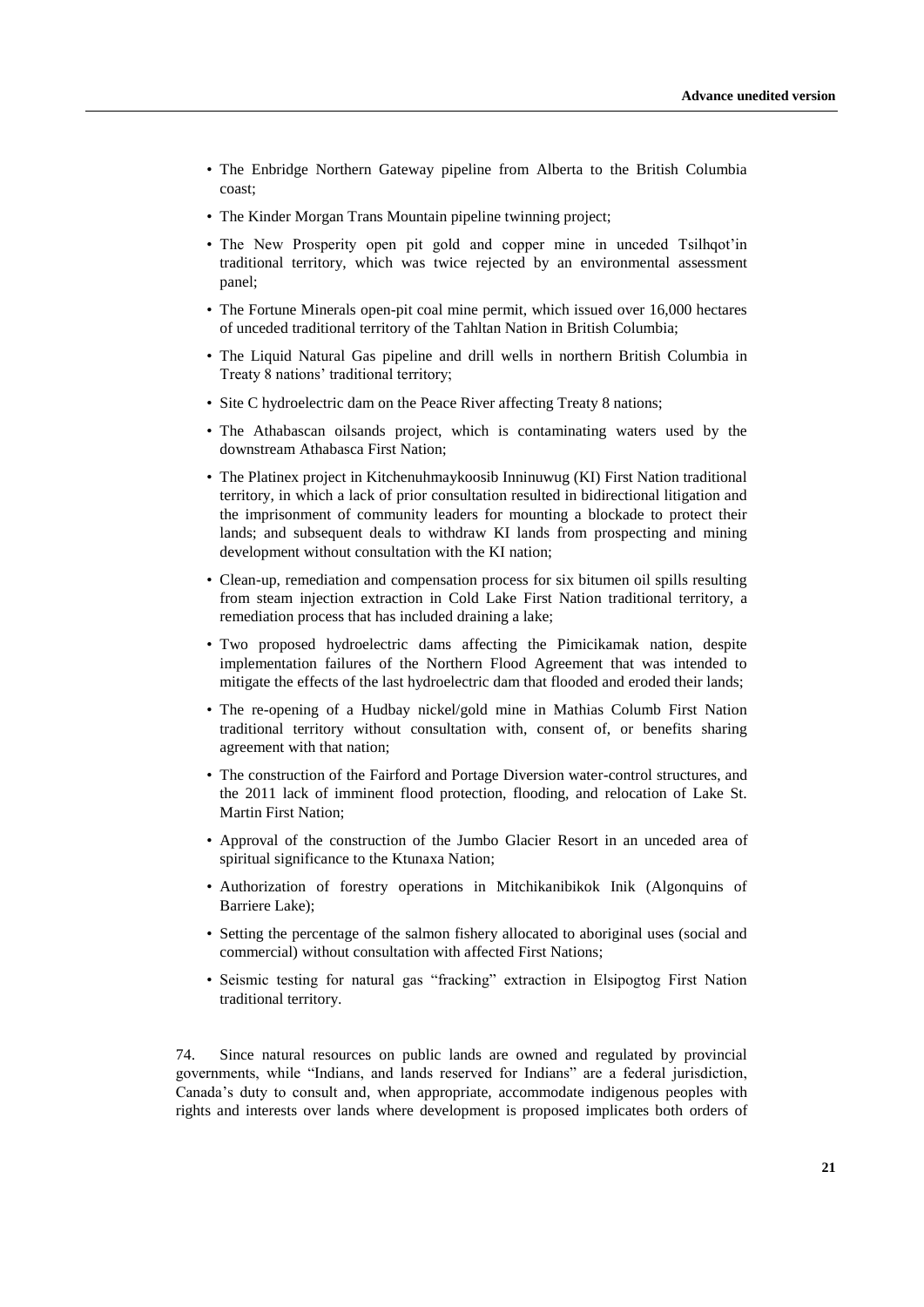government. As a practical matter, however, it appears that resource companies themselves organize the consultations, where they occur. The federal Government has acknowledged that it lacks a consistent consultation protocol or policy to provide guidance to provinces and companies concerning the level of consultation and forms of accommodation required by the constitutional duty to consult.

75. There are some positive developments around the duty to consult, primarily at the provincial level. In Ontario, the negotiation of community-specific impact and benefit agreements with resource companies are becoming common and expected by indigenous communities. Ontario has also amended its Mining Act and Green Energy Act to require increased consultation and accommodation to protect aboriginal rights, and notice prior to any mineral claim staking. Manitoba has created a Crown-Aboriginal Consultation Participation Fund to facilitate aboriginal participation in consultations, and is treating its Interim Provincial Policy and Guidelines for Crown Consultations as a work in progress pending further feedback and dialogue with aboriginal nations. In Nova Scotia, indigenous nations have worked with the provincial and federal governments to develop terms of reference for consultations. The federal Government is also working with a number of provinces on framework agreements or memoranda to improve the clarity and consistency of consultation processes.

76. However, the indigenous representative with whom the Special Rapporteur met expressed concern that, generally speaking, provincial governments do not engage the duty to consult until development proposals have largely taken shape. When consultation happens, resource companies have often already invested in exploration and viability studies, baseline studies are no longer possible, and accommodation of indigenous peoples' concerns requires a deviation from companies' plans. The Special Rapporteur notes that this situation creates an unnecessarily adversarial framework of opposing interests, rather than facilitating the common creation of mutually beneficial development plans.

77. It is worth referencing other positive initiatives at the provincial level in the area of resource extraction that encourage indigenous participation in economic development activities and benefits. For example, Ontario has a loan guarantee program to facilitate joint ventures in green energy development by First Nations and provides funding for them to obtain third party, professional advice to assess the feasibility and viability of a proposed partnership. Ontario also funds the Métis Voyageur Development Fund for Métis-led resource development. In Alberta, industry groups point to a number of joint ventures with First Nations in the energy sector, such as Kainai Energy oil and gas development company of the Blood Tribe and Tribal North Energy Services of Whitefish Lake First Nation. In British Columbia and other parts of the country, governments encourage impact benefit and resource sharing agreements between resource companies and First Nations. British Columbia also has revenue sharing arrangements for mining royalties, stumpage fees, and oil and gas revenues. The Special Rapporteur is concerned, however, about the province of Saskatchewan's position against revenue sharing directly with First Nations on the ground that resources are for all residents of Saskatchewan.

## **V. Conclusions and recommendations**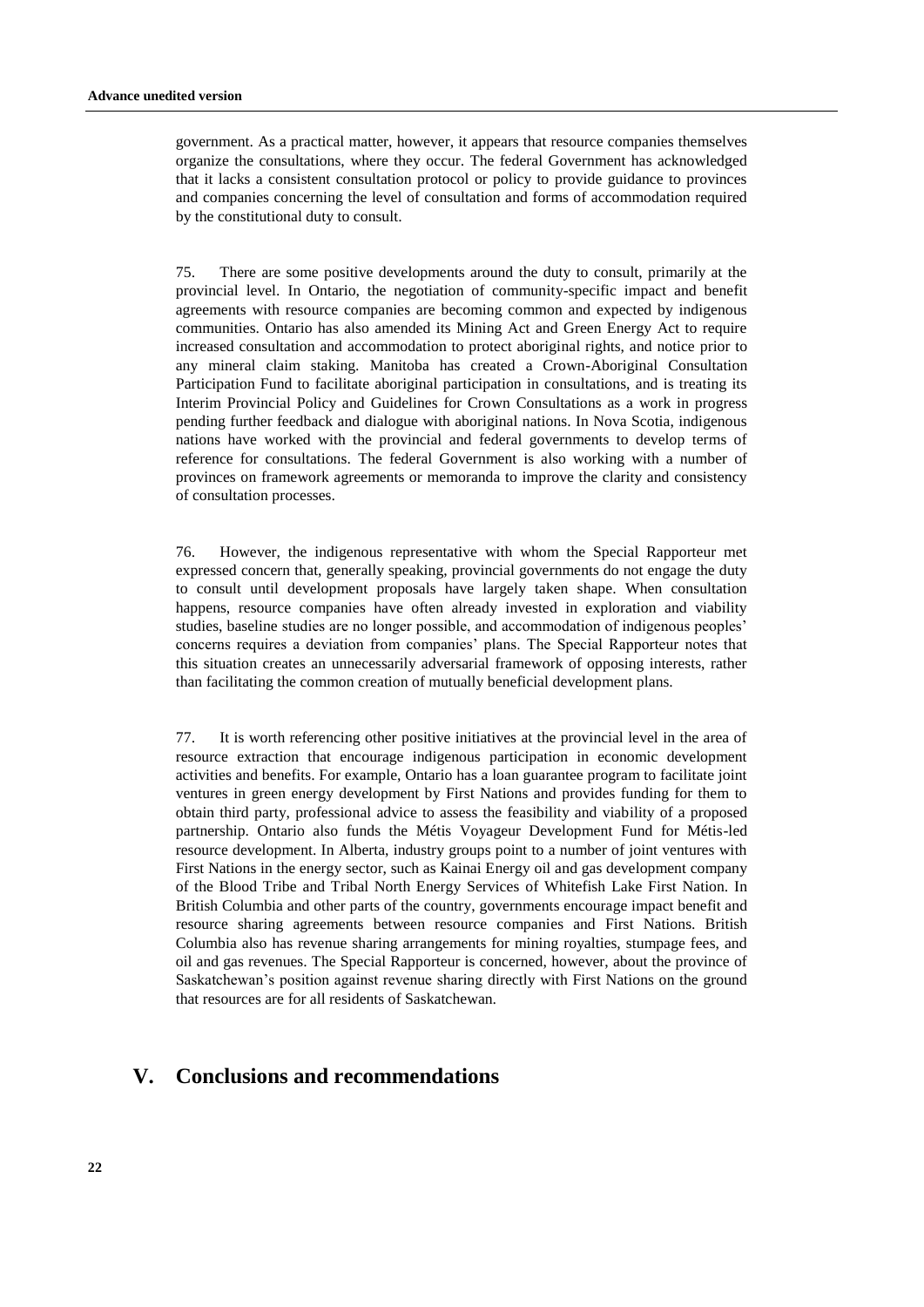**78. Canada was one of the first countries in the modern era to extend constitutional protection to indigenous peoples' rights. This constitutional protection has provided a strong foundation for advancing indigenous peoples' rights over the last 30 years, especially through the courts.** 

**79. Federal and provincial governments have made notable efforts to address treaty and aboriginal claims, and to improve the social and economic well-being of indigenous peoples. Canada has also addressed some of the concerns that were raised by the Special Rapporteur's predecessor following his visit in 2003. Moreover, Canada has adopted the goal of reconciliation to repair the legacy of past injustices and has taken steps toward that goal.** 

**80. But despite positive steps, daunting challenges remain. Canada faces a continuing crisis when it comes to the situation of indigenous peoples of the country. The well-being gap between aboriginal and non-aboriginal people in Canada has not narrowed over the last several years, treaty and aboriginals claims remain persistently unresolved, indigenous women and girls remain vulnerable to abuse, and overall there appear to be high levels of distrust among indigenous peoples toward government at both the federal and provincial levels.** 

**81. The numerous initiatives that have been taken at the federal and provincial/territorial levels to address the problems faced by indigenous peoples have been insufficient. Aboriginal peoples' concerns and well-being merit higher priority at all levels and within all branches of Government, and across all departments. Concerted measures, based on mutual understanding and real partnership with aboriginal peoples, through their own representative institutions, are vital to establishing long-term solutions. To that end, it is necessary for Canada to arrive at a common understanding with aboriginal peoples of objectives and goals that are based on full respect for their constitutional, treaty, and its internationally-recognized rights.**

**82. The United Nations Declaration on the Rights of Indigenous Peoples, which has been endorsed by Canada, provides a common framework within which the issues faced by indigenous peoples in the country can be addressed.** 

**83. On the basis of these conclusions and the observations in this report, the Special Rapporteur recommends the following:**

#### *Social and economic conditions*

**84. The Government should ensure sufficient funding for services for indigenous peoples both on and off reserve, including in areas of education, health, and child welfare, in light of the rights and significant needs of indigenous peoples and the geographic remoteness of many indigenous communities; and insure that the quality of these services is at least equal to that provided other Canadians.**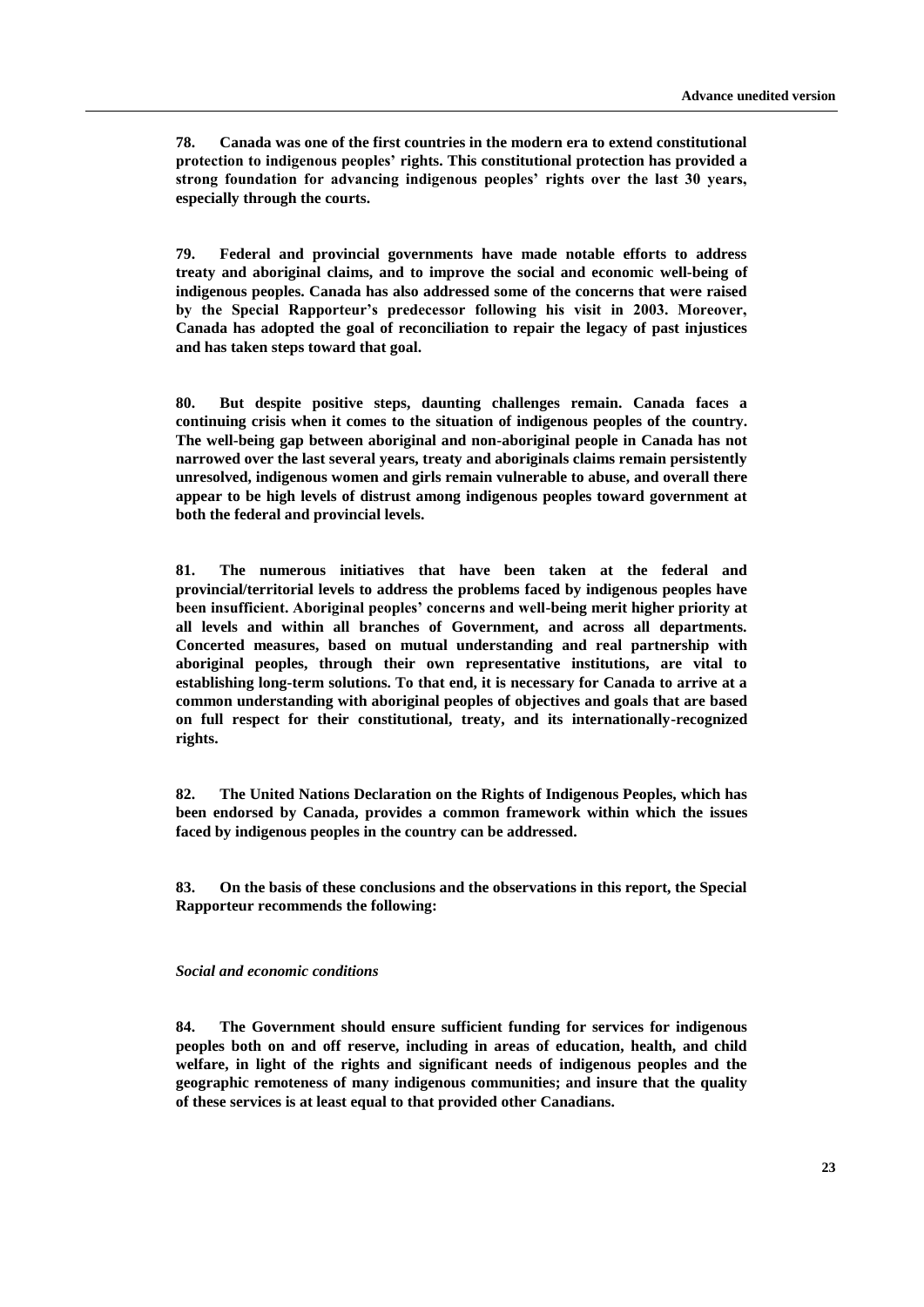**85. Federal, provincial and aboriginal governments should improve upon their coordination in the delivery of services. Continued efforts should be made to support indigenous-run and culturally appropriate social and judicial services, and to strengthen and expand programs that have already demonstrated successes.**

**86. Canada must take urgent action to address the housing crisis in indigenous communities both on and off reserve, especially communities in the north, and dedicate increased funding towards this end. In particular, the Government as a matter of urgency should work with Inuit representatives to ensure affordable, sustainable and adequate housing in the Artic, and to design and construct housing to adapt to the region's environment and culture.** 

**87. The Government should work with indigenous peoples to enhance education opportunities for them, and in particular should consult with indigenous peoples, through their representative institutions, to address any outstanding concerns they may have related to the proposed First Nations Education Act, including with respect to adequate funding.** 

#### *Truth and reconciliation*

**88. The Government should ensure that the mandate of the Truth and Reconciliation Commission is extended for as long as may be necessary for it to complete its work, and should consider establishing means of reconciliation and redress for survivors of all types of residential schools.**

#### *Missing women and girls*

**89. Bearing in mind the important steps already taken to inquire into the disturbing phenomenon of missing and murdered aboriginal women and girls and to develop measures to address this problem, the federal Government should undertake a comprehensive, nation-wide inquiry into the issue of missing and murdered aboriginal woman and girls, organized in consultation with indigenous peoples.** 

#### *Self-government, participation and partnership*

**90. Any existing legal barriers to the effective exercise of indigenous selfgovernment, including those in the Indian Act, should be removed, and effective measures should be taken to build indigenous governance capacity. Canada should continue to engage in, and adequately fund, meaningful negotiations to transfer governance responsibilities to First Nations, Inuit and Métis governments and to financially support, at adequate levels, the development and operation of indigenous self-governance institutions.**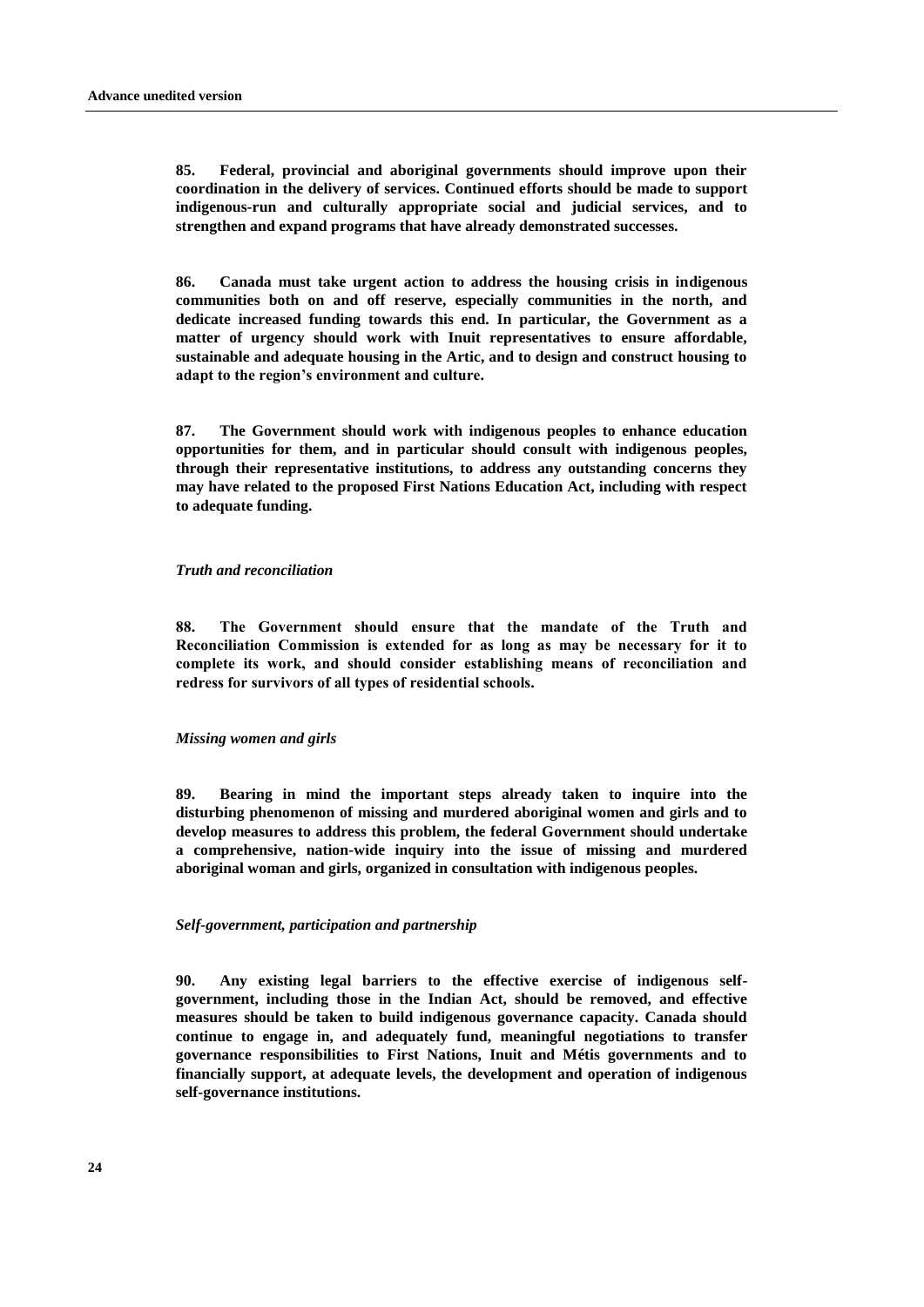**91. In consultation with indigenous authorities, the Government should take measures to streamline reporting procedures under contribution agreements to alleviate unnecessary or overlapping reporting requirements.**

**92. New laws, policies and programmes that affect indigenous peoples should be developed in consultation and true partnership with them. The federal and provincial/territorial governments should not push forward with laws, policies or programmes where significant opposition by indigenous governments and leadership still exists.**

**93. With respect to legislation recently passed—including the Safe Drinking Water for First Nations Act, the Family Homes on Reserve and Matrimonial Interests or Rights Act, and the Jobs, Growth and Long Term Prosperity omnibus legislation— Canada should ensure that these laws are only implemented following meaningful consultation, with a view to obtaining the consent of the indigenous peoples to which they will apply, and with accommodation of their concerns.**

**94. Concerted efforts should be taken to address outstanding concerns related to gender discrimination in determining eligibility for registration under the Indian Act, and to adopt where possible a more flexible approach that takes into account indigenous peoples' own criteria for membership.**

**95. The federal Government should work with indigenous peoples in international border areas, in particular the Mohawk Nation at Akwesasne, to remove barriers to their free movement within their traditional territories.**

#### *Treaty negotiation and claims processes*

**96. Concerted measures should be adopted to deal with the outstanding problems that have impeded progress with the treaty negotiation and claims processes. Moreover, within these processes the Government should take a less adversarial, position-based approach in which it typically seeks the most restrictive interpretation of aboriginal and treaty rights possible. In this regard, the Government should instead acknowledge that the public interest is not opposed to, but rather includes, aboriginal concerns.**

**97. Canada should take active measures to develop a procedure for addressing outstanding Métis land claims, to avoid having to litigate cases individually, and enter into negotiations with Métis representatives to reach agreements towards this end.**

#### *Resource development*

**98. In accordance with the Canadian constitution and relevant international human rights standards, as a general rule resource extraction should not occur on**